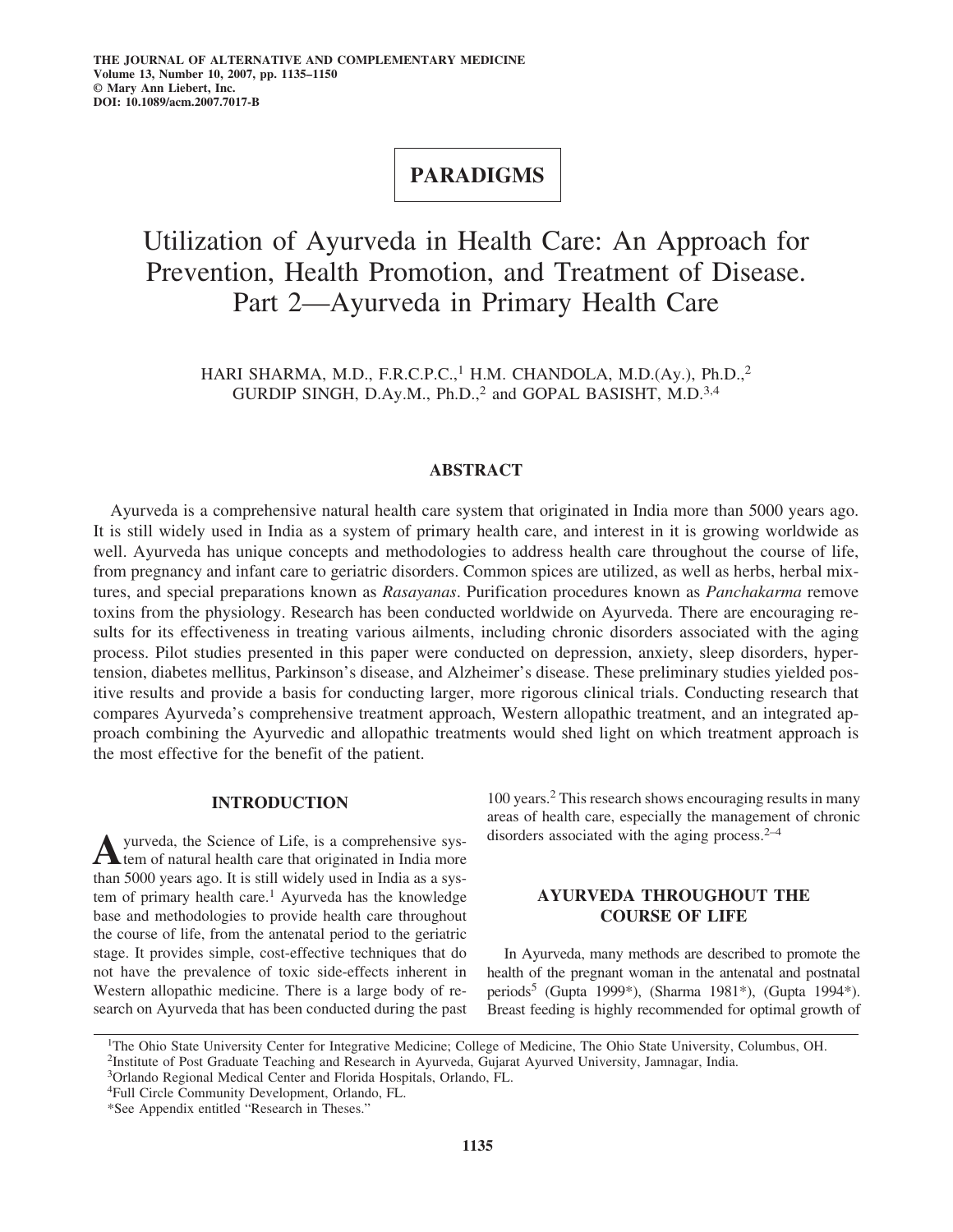the baby in the early period of life. The herb *Asparagus racemosus* Willd. (*Shatavari*) promotes lactation in the postnatal period (Ayyagari\*)6,7 and the herbs *Sida cordifolia* Linn. (Bala), (Rao\*), (Dixit\*),8 and *Abutilon indicum* Linn. (*Atibala*) (Trivedi 1988\*), (Srivardhane\*)<sup>8</sup> promote growth of the baby.

*Withania somnifera Dunal (Ashwagandha)*, (Paul\*)<sup>9-11</sup> Asparagus racemosus (Singh 1995<sup>\*</sup>)<sup>12</sup> and *Tinospora cordi*- *folia* (Willd.) Miers (*Guduchi*)<sup>13</sup> are immunity-promoting herbs that can play an important role in primary health care from the standpoint of prevention, health promotion, and treatment of disease. *Withania somnifera* also has adaptogenic, cognition-promoting, antistress, mood-stabilizing, anti-inflammatory, and rejuvenating properties.3,9,14,15 *Ocimum sanctum* Linn. (Tulsi)<sup>16</sup> and *Azadirachta indica*

TABLE 1. AYURVEDIC HERBS THAT PROMOTE FUNCTIONING OF VARIOUS ORGANS AND SYSTEMS OF THE BODY

| For promoting immunity <sup>2</sup>                                     |                                                                                                                                                                   |
|-------------------------------------------------------------------------|-------------------------------------------------------------------------------------------------------------------------------------------------------------------|
| In childhood                                                            | Sida cordifolia Linn. (Bala) <sup>(Rao)</sup> ,(Dixit),8 and Abutilon indicum Linn. (Atibala) <sup>8,(Trivedi 1988),(Srivardhane)</sup>                           |
| In adulthood                                                            | Withania somnifera Dunal (Ashwagandha) <sup>(Paul),9-11,(Chudasama),(Hejmadi)</sup>                                                                               |
| In old age                                                              | Emblica officinalis Gaertn. (Amalaki) <sup>13,98,99</sup>                                                                                                         |
| In all age groups                                                       | <i>Ocimum sanctum Linn.</i> $(Tulsi)^{16}$                                                                                                                        |
| For promoting functions of the brain <sup>2</sup>                       |                                                                                                                                                                   |
|                                                                         | Convolvulus pluricaulis Chois. (Shankhapushpi) <sup>64,100,101(Singh 1976)</sup>                                                                                  |
|                                                                         | Centella asiatica (Linn.) Urban (Mandukaparni) <sup>79,102</sup> , (Mishra), (Joshi)                                                                              |
|                                                                         | Bacopa monnieri (Linn.) Pennell (Brahmi) <sup>60-62,103(Singh 1977),(Singh 1978),(Pathak)</sup>                                                                   |
| Acorus calamus Linn. (Vacha) <sup>104,105</sup> , (Doshi), (Jadhav)     |                                                                                                                                                                   |
| Celastrus paniculatus Willd. (Jyotishmati) <sup>77,78,(Doshi),106</sup> |                                                                                                                                                                   |
|                                                                         | Tinospora cordifolia (Willd.) Miers (Guduchi)80,(Sinha 1975),(Sinha 1981)                                                                                         |
| For promoting functions of the heart <sup>2,107</sup>                   |                                                                                                                                                                   |
|                                                                         | Terminalia arjuna Wight & Arn. (Arjuna bark) <sup>36,37,(Joshi),107,108,(Gupta 1971),(Chaturvedi),(Dikshit)</sup>                                                 |
|                                                                         | Commiphora mukul Engl. (Guggulu) <sup>39,(Tripathi 1973),109,(Upadhyay 1980)</sup>                                                                                |
|                                                                         | Inula racemosa Hook f. (Pushkarmula) <sup>38,39,107,110,111,(Gupta 1982),(Sharma 1984)</sup>                                                                      |
|                                                                         | Saussurea lappa C.B. Clarke (Kustha) <sup>111,112</sup> ,(Singh 1989),(Shanbag)                                                                                   |
| For promoting functions of the respiratory tract <sup>2</sup>           |                                                                                                                                                                   |
|                                                                         | Curcuma longa Linn. (Turmeric; Haldi; Haridra) <sup>42,(Singh 1962)</sup>                                                                                         |
| Adhatoda vasica Nees (Vasa) <sup>113-116,(Dwivedi)</sup>                |                                                                                                                                                                   |
| Glycyrrhiza glabra Linn. (Yasthimadhu) <sup>(Dwivedi),117</sup>         |                                                                                                                                                                   |
|                                                                         | Albizzia lebbeck (Willd.) Benth. (Shirisha) <sup>40,41</sup> , (Dwivedi), (Sharma 1977)                                                                           |
| For promoting functions of the stomach <sup>2,(Agrawal)</sup>           |                                                                                                                                                                   |
|                                                                         | Emblica officinalis Gaertn. (Amalaki Rasayana) <sup>118,119, (Varma)</sup>                                                                                        |
| Eclipta alba Hassk. (Bhringaraja) <sup>120,(Gupta 1976),(Tiwari)</sup>  |                                                                                                                                                                   |
|                                                                         | Asparagus racemosus Willd. (Shatavari) <sup>7,120,121,(Batchu),(Maheshwari),(Prasana)</sup>                                                                       |
| For promoting functions of the liver <sup>2,(Pandey 1975)</sup>         |                                                                                                                                                                   |
|                                                                         | Phyllanthus niruri auct. non Linn. (Bhumyamalaki)44,(Vora)                                                                                                        |
| Piper longum Linn. (Pippali) <sup>122,(Pandey 1976)</sup>               |                                                                                                                                                                   |
|                                                                         | Andrographis paniculata (Burm.f.) Nees (Kalmegha)43,(Tomar),(Ramji)                                                                                               |
|                                                                         | Picrorhiza kurroa Royle ex. Benth. (Kutaki)(Pandey 1975),123,124,(Pandey 1966),(Singh 1975)                                                                       |
| For promoting functions of the alimentary canal <sup>2</sup>            |                                                                                                                                                                   |
| Aegle marmelos (L.) corr. ex Roxb. (Bilva) <sup>125,(Verma)</sup>       |                                                                                                                                                                   |
| Terminalia chebula Retz. (Haritaki) <sup>99,126,(Tripathi 1983)</sup>   |                                                                                                                                                                   |
|                                                                         | Holarrhena antidysenterica (Linn.) Wall. (Kutaja) <sup>127,128,</sup> (Tewari),(Singh 1981),(Trivedi 1984)                                                        |
| For promoting functions of the pancreas <sup>2,33,129</sup>             |                                                                                                                                                                   |
|                                                                         | Cinnamomum tamala Nees & Ebern. (Tejapatra) <sup>31,32,69,(Singh 1983)</sup>                                                                                      |
|                                                                         | Eugenia jambolana Lam. (Jambu) <sup>130,131</sup> , (Badesha), (Kohli), (Upadhyay 1986)                                                                           |
|                                                                         | Pterocarpus marsupium Roxb. (Vijayasar) <sup>26,27,(Sidhpataki),(Singh 1989),(Adhikari),(Chaurasia),(Pandey 1978),(Pandey 1973),(Singh1979),(Tripathi 1977)</sup> |
| Momordica charantia Linn. (Karela) <sup>28-30,(Sidhpataki)</sup>        |                                                                                                                                                                   |
|                                                                         | Swertia chirata Buch-Ham (Chirayata) <sup>2,33,34</sup> , (Bhatia), (Prasad 1999)                                                                                 |
|                                                                         | For promoting functions of the urinary system <sup>2,49,(Jain)</sup> ,(Singh 1969)                                                                                |
|                                                                         | Boerhavia diffusa Linn. (Punarnava) <sup>(Singh 1969),132,133, (Narain), (Narayan 1988), (Painuli)</sup>                                                          |
|                                                                         | Tribulus terrestris Linn. (Gokshura) <sup>49,134-136</sup> , (Prasad 1998), (Singh 1993), (Upadhyaya)                                                             |
|                                                                         | Crataeva nurvala Buch-Ham (Varuna)47-49(Singh 1993),(Chopra),(Singh 1973)                                                                                         |
| For promoting functions of the reproductive system in men <sup>2</sup>  |                                                                                                                                                                   |
|                                                                         | Mucuna pruriens (Stickm.) DC. (Kapikacchu)45,46,(Agrawala),(Tripathi 1994)                                                                                        |
| Withania somnifera Dunal (Ashwagandha) <sup>(Paul),137,(Poojari)</sup>  |                                                                                                                                                                   |
|                                                                         | For promoting functions of the reproductive system in women <sup>2</sup>                                                                                          |
|                                                                         | Asparagus racemosus Willd. (Shatavari)(Gupta 1994),(Ayyagari),6,7,138,(Agarwane)                                                                                  |
| Saraca indica Linn. (Ashoka) <sup>139,(Puranik)</sup>                   |                                                                                                                                                                   |
|                                                                         | Hibiscus rosa-sinensis Linn. (Japapushpam) <sup>(Michael)</sup> ,(Pandey 1972),(Sinha 1978),20,21,(Devi),(Pandey 1977),(Dave)                                     |
|                                                                         |                                                                                                                                                                   |

*Note*: Superscripted numbers refer to References; names in superscript are in Research in Theses appendix.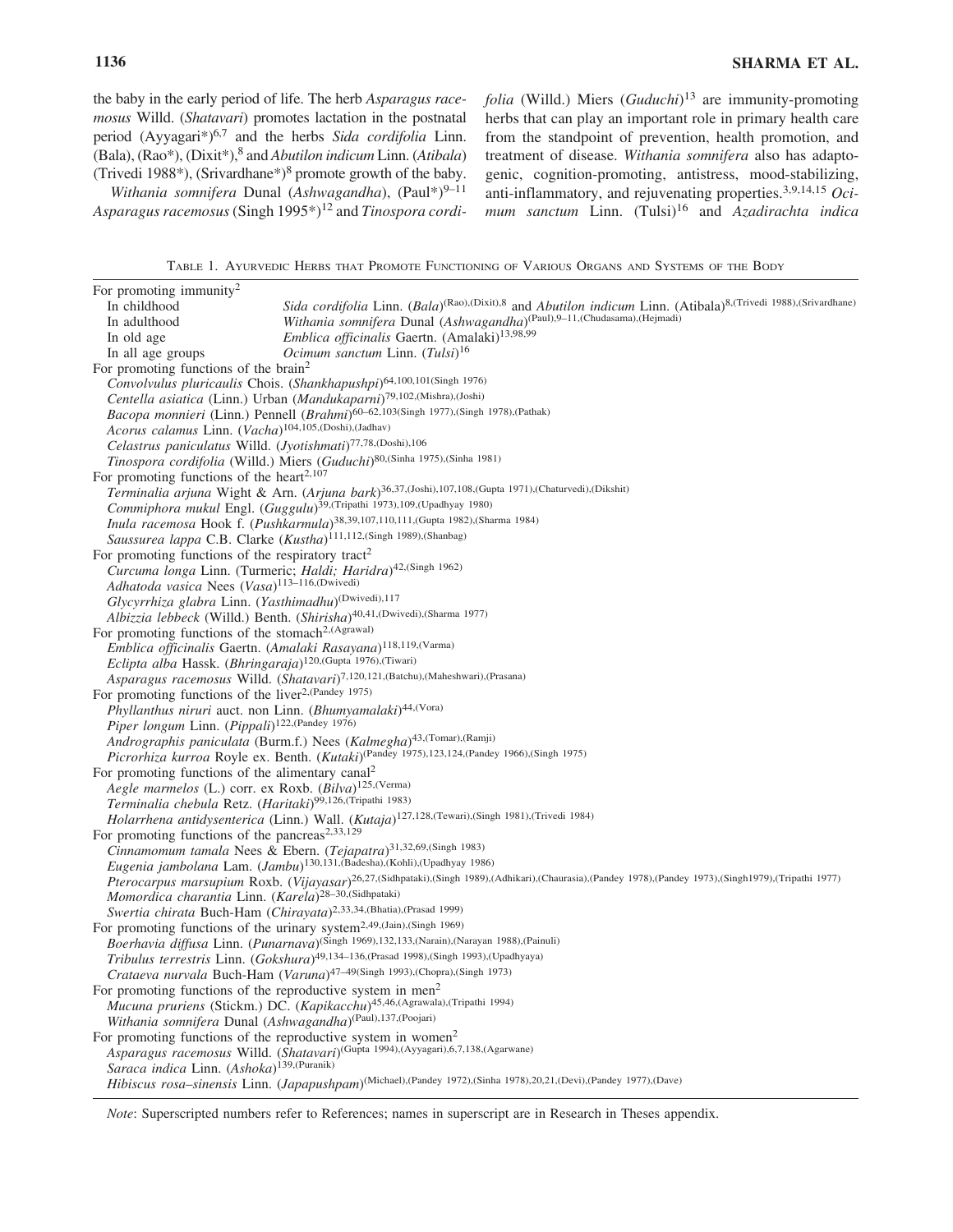A. Juss. (*Neem*)<sup>17</sup> enhance immunity and can be used for strengthening the body against possible infections. This could reduce unnecessary use of antibiotics, which have side-effects and ultimately lower the immunity.

There are Ayurvedic herbs that promote the functioning of various organs and systems of the body (Table 1). These organ-specific herbs can be used for the treatment of disease. Research conducted on these medicinal plants has shown specific action on the various organs. $2-4,18,19$  For family planning, the herbs *Hibiscus rosa-sinensis* Linn. (*Japapushpam*), (Michael\*), (Pandey 1972\*), (Sinha 1978\*)20,21 *Piper longum* Linn. (*Pippali*),<sup>22</sup> and *Azadirachta indica* (Neem) $^{23}$  have shown promising results.

A large number of Ayurvedic herbs are showing effectiveness in the management of chronic disorders. Before discussing this topic, it is important to note that Ayurveda's approach to the diagnosis of disease is quite different from that of allopathic medicine. Singh wrote:

The *Caraka Samhita* (Caraka 700 BC), the foremost classic text on Ayurveda, states that it is neither possible nor necessary to "name" every disease because every patient is unique in terms of the nature of his or her illness and its precise clinical presentation and thus the needed treatment. Therefore, the label of diagnosis in Ayurveda is not always in terms of the "name" of a disease but is in terms of the nature or the phenomenon of the disease state. This phenomenon is to be depicted in terms of the *Samprapti* (pathogenesis) of the disease in each patient. . . . In spite of the above dictum, one may find a number of diseases described in Ayurveda by "name," which can be clinically correlated with certain diseases as known in Western modern medicine. . . . "<sup>24</sup>

 $Mishra<sup>2</sup>$  and Athavale<sup>25</sup> provide details of the Ayurvedic etiology, pathology, and pathogenesis of various chronic disorders.

TABLE 2. EFFECT OF *ALLIUM SATIVUM* LINN. ON DEPRESSION

|                   | Mean score <sup>a</sup> |       |                | $p-value$ |
|-------------------|-------------------------|-------|----------------|-----------|
| Symptom           | <i>Before</i>           | After | Percent relief |           |
| Depressed mood    | 2.23                    | 0.92  | 55.19          | < 0.001   |
| Guilt             | 1.38                    | 0.53  | 61.33          | < 0.01    |
| Suicidal tendency | 0.53                    | 0.30  | 43.54          | < 0.10    |
| Insomnia          | 1.23                    | 0.61  | 50.03          | < 0.001   |
| Work and interest | 3.00                    | 1.23  | 51.28          | < 0.001   |
| Agitation         | 1.07                    | 0.30  | 71.89          | < 0.001   |
| Gastrointestinal  | 1.46                    | 0.07  | 94.83          | < 0.001   |
| Genital symptoms  | 0.38                    | 0.07  | 80.97          | < 0.05    |

<sup>a</sup>The mean score highlights the grading of symptoms based on mild, moderate, and severity of symptom.

TABLE 3. EFFECT OF *BRAHMI* MIXTURE ON ANXIETY

|                             | Mean score <sup>a</sup> |       | Percent relief | p-value |
|-----------------------------|-------------------------|-------|----------------|---------|
| Symptom                     | <i>Before</i>           | After |                |         |
| Anxious mood                | 2.88                    | 1.57  | 45.08          | < 0.01  |
| Tension                     | 1.85                    | 0.43  | 77.18          | < 0.001 |
| Depressed mood              | 2.28                    | 1.29  | 43.85          | < 0.01  |
| Insomnia                    | 1.14                    | 0.14  | 87.56          | < 0.02  |
| Intellectual<br>(cognitive) | 1.43                    | 0.57  | 60.00          | < 0.02  |

<sup>a</sup>The mean score highlights the grading of symptoms based on mild, moderate, and severity of symptom.

*Pterocarpus marsupium* Roxb. (*Vijayasar*),26,27 *Momordica charantia* Linn. (*Karela*),28–30 *Cinnamomum tamala* Nees & Ebern. (*Tejapatra*),31,32 and *Swertia chirata* Buch-Ham (*Chirayata*)33,34 are effective in treating diabetes mellitus. *Rauwolfia serpentina* Benth. (*Sarpagandha*) treats hypertension.35 *Terminalia arjuna* Wight & Arn. (*Arjuna*)36,37 and *Inula racemosa* Hook f. (*Pushkarmula*)38,39 are used to treat ischemic heart disease. *Albizzia lebbeck* (Willd.) Benth. (*Shrisha*)<sup>40,41</sup> and *Curcuma longa* Linn. (Turmeric; *Haldi*; *Haridra*)<sup>42</sup> are used in the treatment of bronchial asthma. *Andrographis paniculata* (Burm.f.) Nees (*Kalmegha*)<sup>43</sup> and *Phyllanthus niruri* auct. non Linn. (*Bhumyamalaki*)<sup>44</sup> are effective in treating infectious hepatitis. *Mucuna pruriens* (Stickm.) DC. (*Kapikacchu*) treats impotency45,46 and *Crataeva nurvala* Buch-Ham (*Varuna*)47–49 is used in treating urinary stones. *Withania somnifera*, <sup>50</sup> *Commiphora mukul*, <sup>51</sup> *Boswellia serrata*, <sup>52</sup> and RA-11, an Ayurvedic drug,<sup>53</sup> are effective in treating osteoarthritis.

### **ADDITIONAL RESEARCH ON CHRONIC DISORDERS**

There is a large body of research that has been conducted worldwide on Ayurvedic methodologies. Additional research is needed that uses current scientific technologies to further validate the therapeutic efficacy of Ayurveda. In the last several years, India has taken up this challenge.<sup>1,2,54,55</sup> The most obvious area of research involves Ayurveda's extensive materia medica, a rich source of leads for new herbal drugs. India's Council for Scientific and Industrial Research (CSIR) is actively pursuing this avenue of investigation in collaboration with leading medical institutions in India. Standardized herbal drugs have been developed, or are under development, for the treatment of a variety of chronic diseases.55,56 The Central Council for Research in Ayurveda and Siddha (CCRAS) has an extensive program of research on herbal drugs and has conducted research on Panchakarma therapies.2,57,58 The Indian Council of Medical Research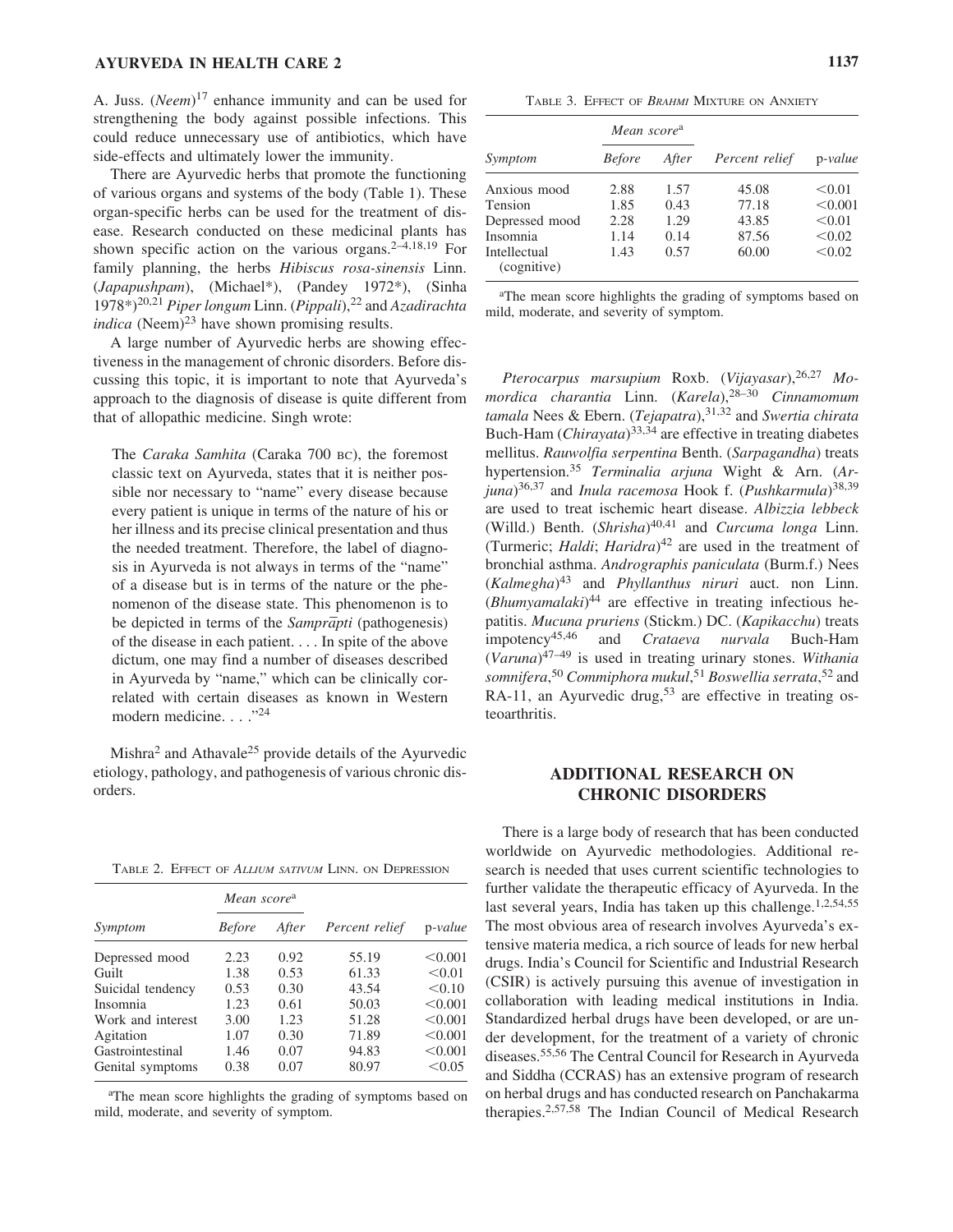(ICMR) is actively investigating herbal medicines and other Ayurvedic treatment approaches.<sup>26,59</sup>

Following is a description of pilot studies carried out at one of the major Ayurvedic universities in India. These studies were conducted on chronic disorders associated with the aging process. The studies produced positive results and can be used as the basis for conducting larger, more rigorous clinical trials.

#### *Depression*

Depression is a common disorder found in elderly patients. According to Ayurveda, *Allium sativum* Linn. (garlic) has intellect-promoting properties that may alleviate depression. In this pilot study, dehydrated powder of garlic was administered to 32 patients with depression (Parikh\*). The garlic powder was given at a dose of 1 g (equivalent to 5 g of crude garlic) three times a day for 1 month. Results showed significant relief in seven of eight symptoms tested (Table 2).

#### *Anxiety*

Anxiety is a common condition observed during old age due to elevated Vata. Two pilot studies were conducted on Ayurvedic methodologies that are used to treat patients with anxiety (Sharma 1999\*). The first study investigated the effects of the *Brahmi* herbal formulation, which contains *Bacopa monnieri* (Linn.) Pennell (*Brahmi*), *Asparagus racemosus*, *Acorus calamus* Linn. (*Vacha*), and *Saussurea lappa* C.B. Clarke (*Kustha*). Previous research on *Brahmi* extracts indicated it has an anxiolytic effect.<sup>60–62</sup> For the present study, the *Brahmi* mixture was administered to 7 patients with anxiety at the dose of 5 g three times a day. The study lasted 2 months, and the *Brahmi* mixture significantly alleviated all five symptoms tested (Table 3).

The second pilot study investigated the effects of an Ayurvedic nasal therapy known as *Nasya*. In this treatment, herbal drops are used to cleanse the nasal passages. *Nasya* is purported to balance the brain and the mind by stimulating the base of the brain via the olfactory nerve endings. In

TABLE 4. EFFECT OF *CHAITAS GHRITA* NASYA ON ANXIETY

|                             | Mean score <sup>a</sup> |       |                |           |
|-----------------------------|-------------------------|-------|----------------|-----------|
| Symptom                     | <i>Before</i>           | After | Percent relief | $p-value$ |
| Anxious mood                | 3.17                    | 1.50  | 36.82          | < 0.001   |
| Tension                     | 2.17                    | 1.00  | 53.83          | < 0.02    |
| Depressed mood              | 2.83                    | 1.33  | 47.05          | < 0.02    |
| Insomnia                    | 1.50                    | 0.33  | 77.93          | < 0.05    |
| Intellectual<br>(cognitive) | 1.33                    | 0.50  | 62.49          | < 0.01    |

<sup>a</sup>The mean score highlights the grading of symptoms based on mild, moderate, and severity of symptom.

TABLE 5. EFFECT OF AYURVEDIC THERAPIES ON DURATION OF SLEEP

|                | Mean score <sup>a</sup> |       |                |           |
|----------------|-------------------------|-------|----------------|-----------|
| Group          | <i>Before</i>           | After | Percent relief | $p-value$ |
| Mamsyadi vati  | 3.95                    | 3.65  | 92.41          | < 0.001   |
| Yashadadi vati | 3.80                    | 3.20  | 84.21          | < 0.001   |
| Shirodhara     | 4.75                    | 4.13  | 86.84          | < 0.001   |

<sup>a</sup>The mean score highlights the grading of symptoms based on mild, moderate, and severity of symptom.

this study, a classical Ayurvedic preparation, called *Chaitas Ghrita,* was used for *Nasya*. *Chaitas Ghrita* contains *Operculina turpethum* (Linn.) S. Manso, *Marsdenia tenacissima* (Roxb.) Wight & Arn., *Pluchea lanceolata* Oliver & Hiern., *Cedrus deodara* (Roxb.) Loud., *Tribulus terrestris*, *Dashamula* (a mixture of 10 roots: *Desmodium gangeticum* DC., *Uraria picta* Desv., *Solanum indicum* Linn., *Solanum xanthocarpum* Schrad. & Wendl., *Tribulus terrestris*, *Oroxylum indicum* [Linn.] Vent., *Aegle marmelos* Corr., *Gmelina arborea* Linn., *Clerodendrum phlomoides* Linn., and *Stereospermum suavolens* DC.), and cow's *ghee* (clarified butter). This study was conducted on 6 patients with anxiety. *Chaitas Ghrita* was administered at the dose of 16 drops in each nostril for 7 days for the duration of 4 weeks, with a gap of 7 days. Results showed significant relief in all five symptoms measured (Table 4).

#### *Sleep disorders*

Sleep disorders are a common occurrence in elderly patients. Research studies were conducted on patients with sleep disorders to investigate the effects of two herbal formulations and the *Panchakarma* procedure known as *Shirodhara*, in which a stream of oil was poured on the forehead (Narayan 2000\*). One of the herbal formulations was *Mamsyadi vati,* which contains *Nardostachys jatamansi* DC., *Withania somnifera*, *Valeriana wallichii* DC., and *Convolvulus pluricaulis* Chois*.* Previous research showed that an isolated component of *Nardostachys jatamansi* has a tranquilizing effect,  $63$  and that patients suffering from anxiety slept better when given *Convolvulus pluricaulis*. <sup>64</sup> In the present study, *Mamsyadi vati* was administered in tablet form at the dose of 1 g twice a day with milk. It was given for 2 months to 20 patients with insomnia. The second herbal mixture was *Yashadadi vati,* which contains zinc, *Achyranthes aspera* Linn., *Peristrophe bicalyculata* Nees, and *Boerhavia diffusa* Linn. This was administered in tablet form at the dose of 1 g twice a day with milk for 2 months. Ten (10) patients with insomnia received this herbal mixture. The third group of patients received *Shirodhara,* using oil containing *Withania somnifera* (Ashwagandha). *Shirodhara* was administered to 8 patients for the duration of 15 days. Results showed a significant improvement in the duration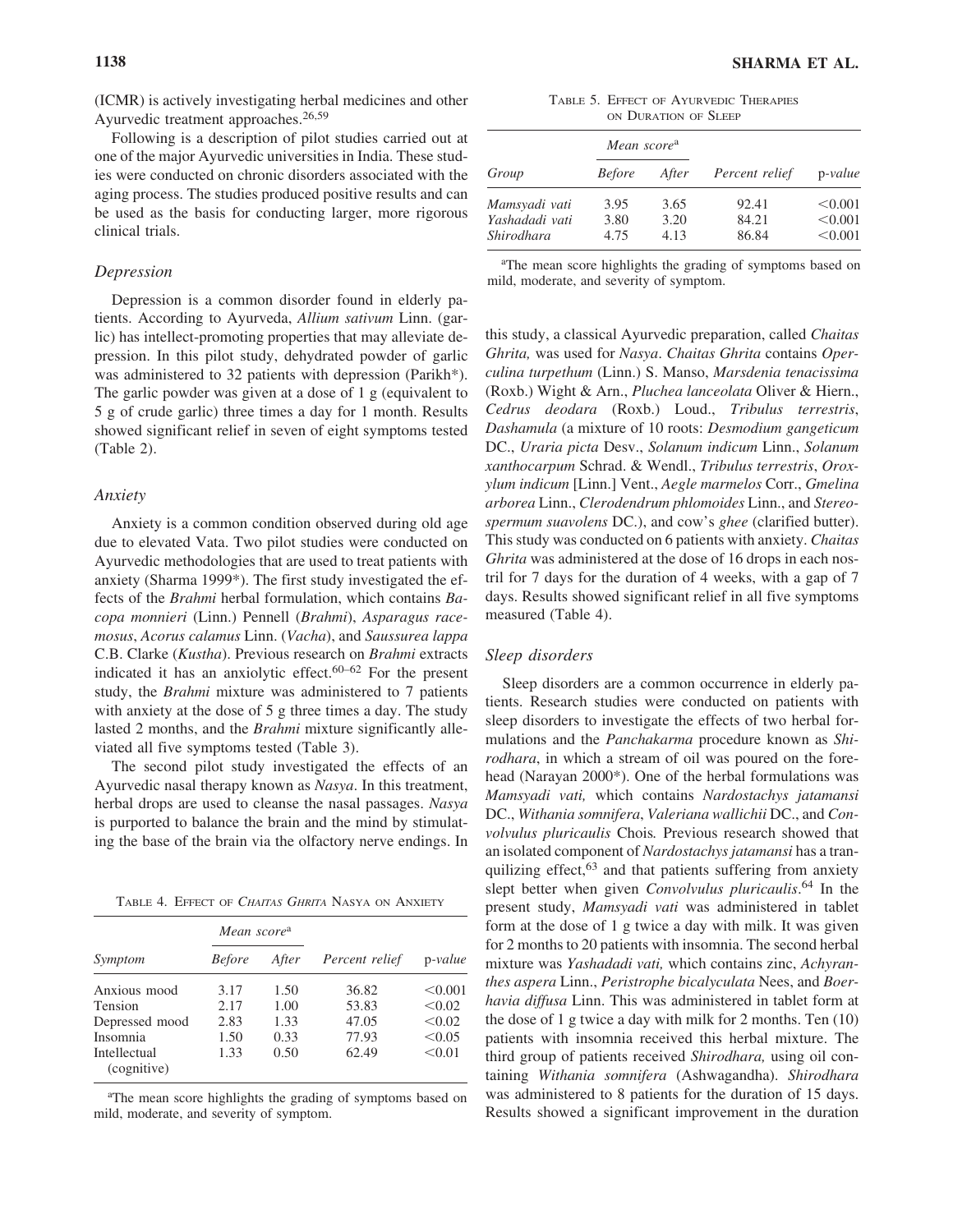of sleep (Table 5), quality of sleep (Table 6), and mood upon awakening (Table 7) with all three therapies. Subsequent research on *Valeriana wallichii*, one of the herbs in *Mamsyadi vati*, showed that flavonoids isolated from it have sleep-enhancing properties.<sup>65</sup>

#### *Hypertension*

Hypertension is a common disorder described in Ayurveda as *Raktagatvata* and *Raktavritavata*. In this pilot study, 36 patients with essential hypertension were divided into three groups (Patel\*). Group 1 received an herbal formulation containing *Bacopa monnieri*, *Convolvulus pluricaulis*, *Withania somnifera*, *Nardostachys jatamansi* DC., and *Hyoscyamus niger* Linn. in equal proportions. Previous research revealed the hypotensive action of *Convolvulus pluricaulis*<sup>66</sup> and the prolonged hypotensive effect of a total alkaloid extract of *Withania somnifera*<sup>67</sup> and essential oil of *Nardostachys jatamansi*. <sup>68</sup> In the present study, group 1 patients were given the herbal mixture at a dose of 9 g per day in 3 divided doses for the duration of 8 weeks. Group 2 received the *Panchakarma* procedure *Shirodhara,* in which a stream of milk was poured on the forehead for 45 minutes. This procedure was done for 21 days. Group 3 received a combined therapy, in which both the herbal formulation and the *Shirodhara* treatment were administered.

Results of this study showed a significant reduction in both systolic and diastolic blood pressure in all three groups (Table 8). Some of the patients improved to such an extent that they were able to minimize the dose of their allopathic antihypertensive drug or even stop it completely. This suggests that the Ayurvedic methods potentiated the therapeutic efficacy of the antihypertensive drug. The Ayurvedic methods may be helpful in avoiding the toxic side-effects of the allopathic drug, since the dosage can be reduced or the drug stopped completely.

In this study, there was significant symptomatic improvement in headache, disturbed sleep, fatigue giddiness, redness of eyes, feeling of tension, and palpitation in all three groups, with a better effect in the group receiving combined therapy. Emotional stress was relieved significantly as measured by a brief psychiatry rating scale.

TABLE 6. EFFECT OF AYURVEDIC THERAPIES ON QUALITY OF SLEEP

|                              | Mean score <sup>a</sup> |              |                |                    |
|------------------------------|-------------------------|--------------|----------------|--------------------|
| Group                        | <i>Before</i>           | After        | Percent relief | $p-value$          |
| Mamsyadi vati                | 2.7                     | 2.50         | 92.59          | < 0.001            |
| Yashadadi vati<br>Shirodhara | 2.6<br>3.0              | 2.40<br>2.75 | 92.31<br>91.67 | < 0.001<br>< 0.001 |

<sup>a</sup>The mean score highlights the grading of symptoms based on mild, moderate, and severity of symptom.

TABLE 7. EFFECT OF AYURVEDIC THERAPIES ON MOOD UPON AWAKENING

| Group          | Mean score <sup>a</sup> |       |                |           |
|----------------|-------------------------|-------|----------------|-----------|
|                | <b>Before</b>           | After | Percent relief | $p-value$ |
| Mamsyadi vati  | 2.80                    | 2.45  | 87.50          | < 0.001   |
| Yashadadi vati | 2.90                    | 2.50  | 86.21          | < 0.001   |
| Shirodhara     | 3.38                    | 3.00  | 88.89          | < 0.001   |

<sup>a</sup>The mean score highlights the grading of symptoms based on mild, moderate, and severity of symptom.

#### *Diabetes mellitus*

In Ayurveda, the diseases named *Prameha* and *Madhumeha* have descriptions corresponding to diabetes mellitus (Chandola<sup>\*</sup>).<sup>33</sup> Several pilot studies were conducted to evaluate the therapeutic efficacy of single Ayurvedic herbs, as well as polyherbal formulations, in patients with noninsulin-dependent diabetes mellitus (NIDDM), as determined by the glucose tolerance test. The duration of treatment for these studies was 2 months.

In the pilot study on *Swertia chirata* (*Chirayata*), (Bhatia\*)33 a water-soluble extract of the herb was administered to patients in tablet form at a dose of 1 g three times a day before breakfast, lunch, and dinner. Results showed a significant decrease in fasting and postprandial blood-sugar levels (Fig. 1). Subsequent research analyzed methanol extracts of *Swertia chirata* that contain constituents with antidiabetic activities.34

In the pilot study on *Cinnamomum tamala* (*Tejapatra*), the powdered form of the leaves was administered to patients at a dose of 1–2 teaspoonfuls three times a day, half an hour before breakfast, lunch, and dinner. The specific dose for each patient was determined based on the severity of diabetes. Results showed a significant decrease in fasting and postprandial blood-sugar levels (Fig. 2). The bloodsugar levels were decreased through the stimulation of the release of insulin (Figs. 3 and 4).<sup>31,32,69</sup>

In the pilot study on *Pterocarpus marsupium* (*Vijayasar*), a decoction was prepared with 40 g of coarse powder of *Pterocarpus marsupium* and administered in two divided doses before lunch and dinner. Results showed a significant decrease in fasting and postprandial blood-sugar levels (Fig. 5) (Sidhpataki\*). This correlates with the results of several multicentered phase II and III clinical trials carried out on *Pterocarpus marsupium,* which showed it to be as effective as tolbutamide in the treatment of NIDDM.26 Subsequent investigation of the butanol subfraction of the alcohol extract of *Pterocarpus marsupium* showed it has significant antidiabetic activity and also corrects diabetes-related metabolic alterations in an animal model.<sup>27</sup>

A pilot study investigated the effects of administering *Pterocarpus marsupium,* along with *Tinospora cordifolia* (*Guduchi*). Six (6) g of *Tinospora cordifolia* powder was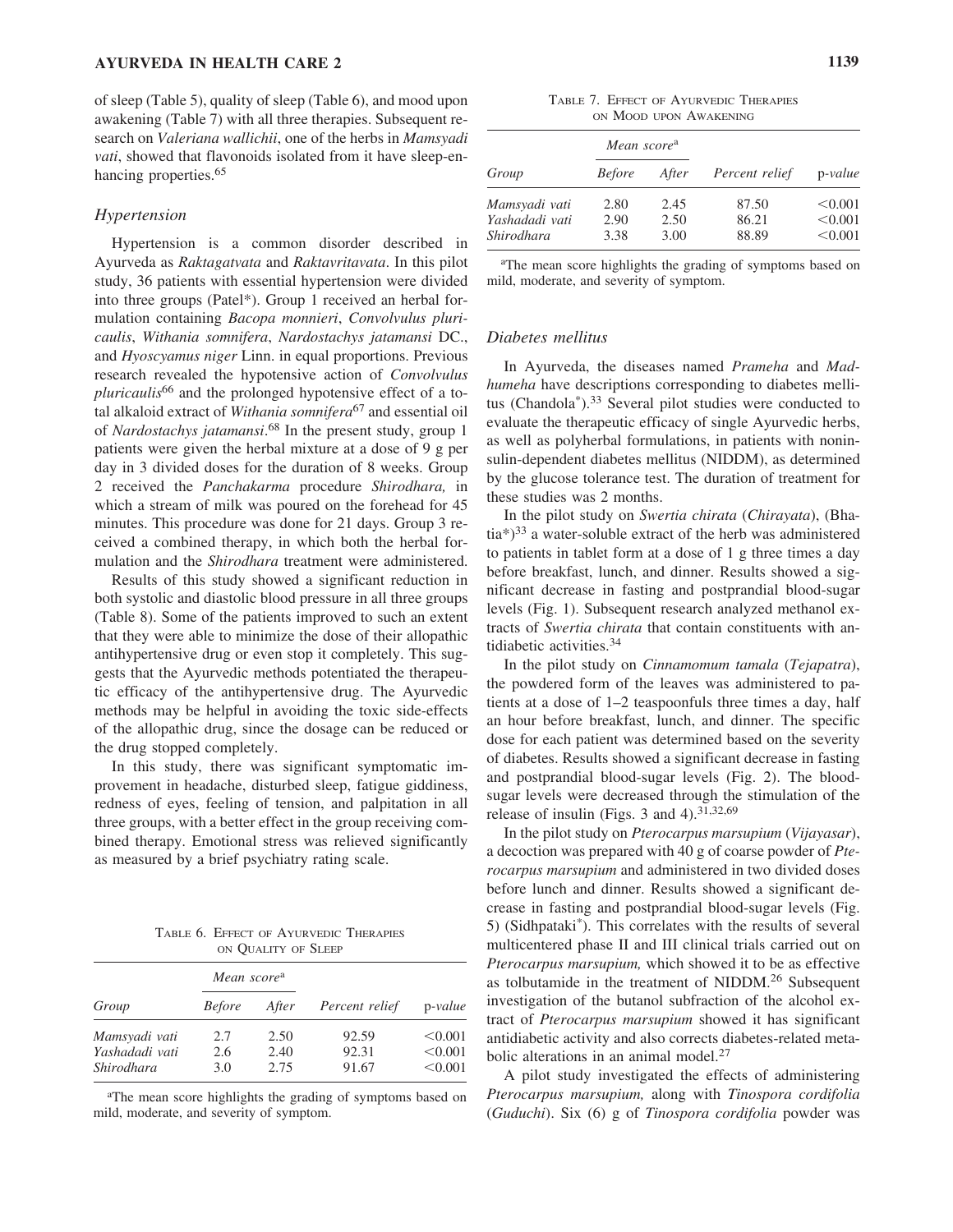| Group |                |               | Mean score (mmHg) | Percent relief | $p-value$ |
|-------|----------------|---------------|-------------------|----------------|-----------|
|       | Blood pressure | <i>Before</i> | After             |                |           |
|       | Systolic       | 160.20        | 133.60            | 16.60          | < 0.001   |
|       | Diastolic      | 98.00         | 86.40             | 11.60          | < 0.001   |
|       | Systolic       | 173.80        | 132.40            | 23.82          | < 0.001   |
|       | Diastolic      | 104.20        | 89.80             | 13.82          | < 0.001   |
|       | Systolic       | 163.80        | 131.40            | 19.78          | < 0.001   |
|       | Diastolic      | 96.60         | 84.40             | 12.63          | < 0.001   |

TABLE 8. EFFECT OF AYURVEDIC METHODOLOGIES ON BLOOD PRESSURE IN PATIENTS WITH ESSENTIAL HYPERTENSION

administered twice a day before lunch and dinner, along with the *Pterocarpus marsupium* decoction from the previously mentioned pilot study. Results showed a significant decrease in fasting and postprandial blood-sugar levels (Fig. 6) (Sidhpataki\*). Subsequent investigation revealed that an alcohol extract of *Tinospora cordifolia* has hypoglycemic and hypolipidemic activity.70

A pilot study was conducted on Guduchi Rasayana, which contains *Tinospora cordifolia*, *Pterocarpus marsupium,* and *Momordica charantia*. A previous pilot study showed a significant hypoglycemic effect of an aqueous extract of *Momordica charantia*. <sup>28</sup> In the present study, tablets were prepared by giving seven bhavanas of *Momordica charantia* (*Karvellaka*) juice to powder consisting of 50% *Pterocarpus marsupium* and 50% *Tinospora cordifolia*. *Bhavana* is an Ayurvedic process that blends a liquid constituent with a powder, paste, or mixture to make a homogeneous substance that can be formed into tablets. The tablet was administered at a dose of 4 g three times a day before breakfast, lunch, and dinner. Results showed a significant decrease in fasting and postprandial blood-sugar levels (Fig.



**FIG. 1.** Effect of *Swertia chirata* Buch-Ham (*Chirayata*) on fasting and postprandial (PP) blood sugar levels in noninsulin-dependent diabetes mellitus.

7) (Sidhpataki\*). Subsequent research showed that dried powder of *Momordica charantia* improves diabetic status.30 A methanol extract of *Momordica charantia* normalizes blood glucose, reduces triglycerides and low-density lipoproteins, and increases high-density lipoproteins. Discontinuation of the extract resulted in reversion to a diabetic state.<sup>29</sup>

The results of the aforementioned pilot studies show that Ayurvedic herbal preparations can produce a significant decrease in fasting and postprandial blood-sugar levels. These antihyperglycemic medicinal herbs may be useful in decreasing the dose of allopathic antidiabetic drugs.

#### *Parkinson's disease*

In Ayurveda, the disease named *Kampavata* has a description corresponding to Parkinson's disease. *Mucuna pruriens* (*Kapikacchu*) contains levodopa in its natural form and research conducted on its use in treating this disease has shown encouraging results. A multicenter, clinical trial on a formulation derived from *Mucuna pruriens* showed it to be effective in treating patients with Parkinson's disease.<sup>71</sup> A smaller study showed significant improvement in patients who underwent *Panchakarma* therapy prior to treatment with an Ayurvedic formulation that contains *Mucuna pruriens*. <sup>72</sup> In the present pilot study, the powder of *Mucuna pruriens* was administered at a dose of 6 g three times a day for 45 days to 8 patients with Parkinson's disease. Significant symptomatic improvement was seen in 9 of 12 symptoms tested (Table 9) (Dhurve). The results of a subsequent double-blind, clinical trial on *Mucuna pruriens* indicates it may have advantages over standard levodopa treatment for the long-term management of Parkinson's disease.<sup>73</sup> Synthetic levodopa treatment has side-effects that occur after several years of use. Under laboratory conditions, *Mucuna pruriens* protected against plasmid DNA and genomic DNA damage caused by synthetic levodopa.<sup>74</sup>

#### *Alzheimer's disease*

It is estimated that 24 million people worldwide have dementia, and it is recognized that Alzheimer's disease is the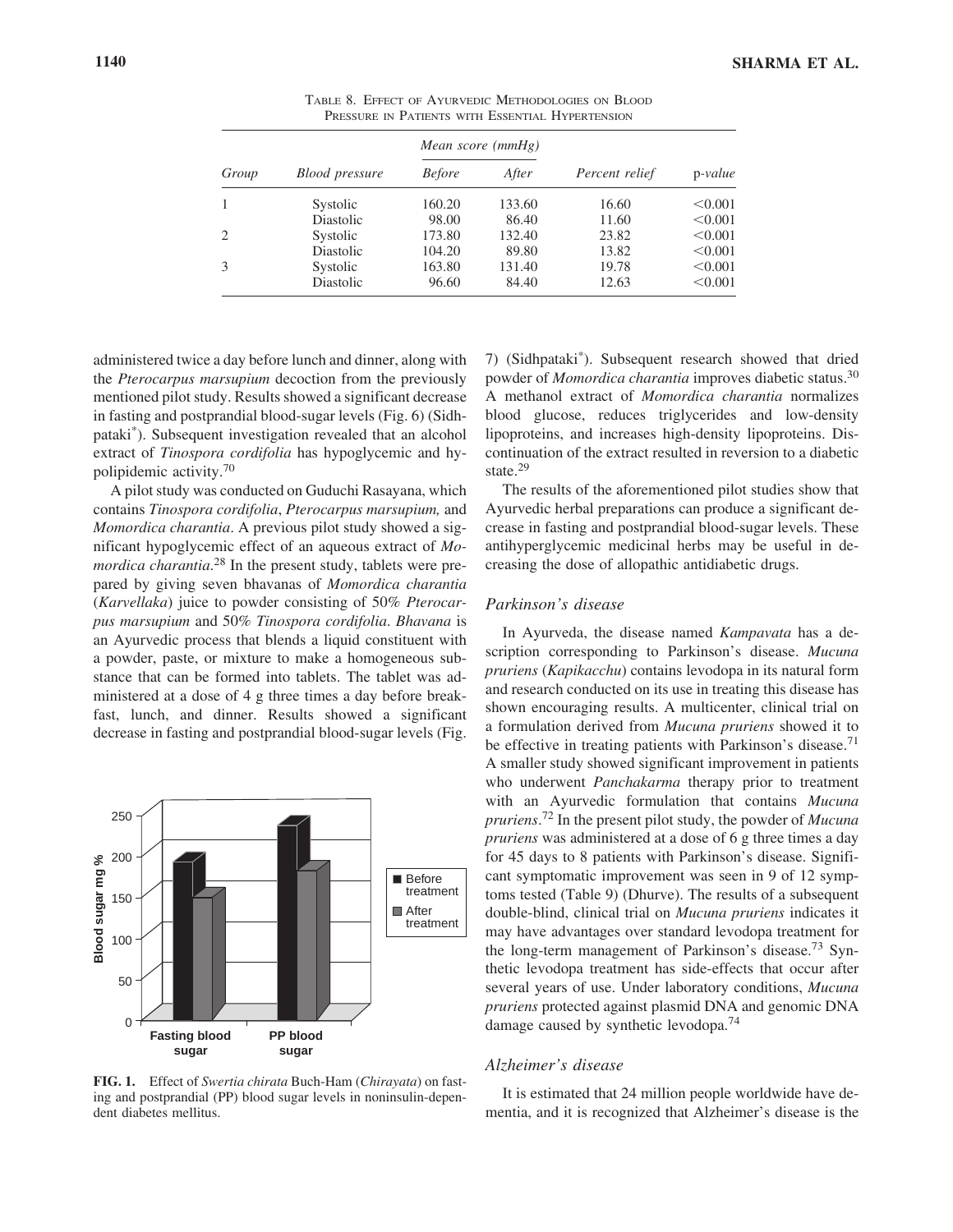

**FIG. 2.** Effect of *Cinnamomum tamala* Nees & Ebern. (*Tejapatra*) on fasting, 1-hour postprandial (PP) and 2-hour PP blood-sugar levels in noninsulin-dependent diabetes mellitus.

main cause of dementia syndrome.<sup>75</sup> In the early stage of dementia, the features observed are: memory impairment, cognitive difficulties that interfere with daily activities, frustration, anxiety, depression, suicidal thoughts, and errors in judgment. In the middle stage, the patient is unable to work, gets easily lost and confused, has impaired language and deficits in performing sequential tasks, and is unable to do simple mathematical calculations. The suitable term for dementia in Ayurveda may be *Smritibhramsha*. The memory is impaired due to being overcome by psychic factors known as Rajas and Tamas.

A pilot study on 14 patients with Alzheimer's disease investigated the effect of two Ayurvedic herbal preparations and *Nasya*–Ayurvedic nasal therapy (Shah<sup>\*</sup>).<sup>76</sup> The patients were divided into two groups. Group A received *Medhya Rasayana*, an herbal mixture that purportedly promotes men-



**FIG. 4.** Immediate effect (0–2 hours) of *Cinnamomum tamala* Nees & Ebern. (*Tejapatra*) on fasting blood-sugar (glucose) and plasma-insulin levels in noninsulin-dependent diabetes mellitus.

tal health. This formulation contains *Celastrus paniculatus* Willd., *Convolvulus pluricaulis*, *Centella asiatica* (Linn.) Urban, *Mucuna pruriens*, *Semecarpus anacardium* Linn. f., *Ocimum sanctum*, *Tinospora cordifolia*, *Glycyrrhiza glabra* Linn., *Asphaltum puniabiunum*, and zinc. This was administered in tablet form at a dose of 3 g three times a day for 2 months. Group B received *Medhya Rasayana* and, in addition, were given an antioxidant tablet containing *Emblica officinalis* Gaertn., *Curcuma longa*, and *Allium sativum*, with three bhavanas of carrot juice and *Emblica officinalis* (*Amalaki*) juice. The antioxidant tablet was given at a similar dose. The 14 patients under both the groups were also given *Vachadi Ghrita Nasya,* using oil containing *Acorus calamus*, *Saussurea lappa*, and *Piper longum* at a dose of 16 drops in each nostril for 10 days. Four such courses of 2 months duration, with 7 days between successive courses, were carried out. Results showed symptomatic improvement in both groups, with a decreased number of errors on the Bender Gestalt Motor Visual Test, improvement in scores





**FIG. 3.** Effect of *Cinnamomum tamala* Nees & Ebern. (*Tejapatra*) on fasting blood-sugar and plasma-insulin levels in noninsulindependent diabetes mellitus.

**FIG. 5.** Effect of *Pterocarpus marsupium* Roxb. (*Vijayasar*) on fasting and postprandial (PP) blood-sugar levels in noninsulin-dependent diabetes mellitus.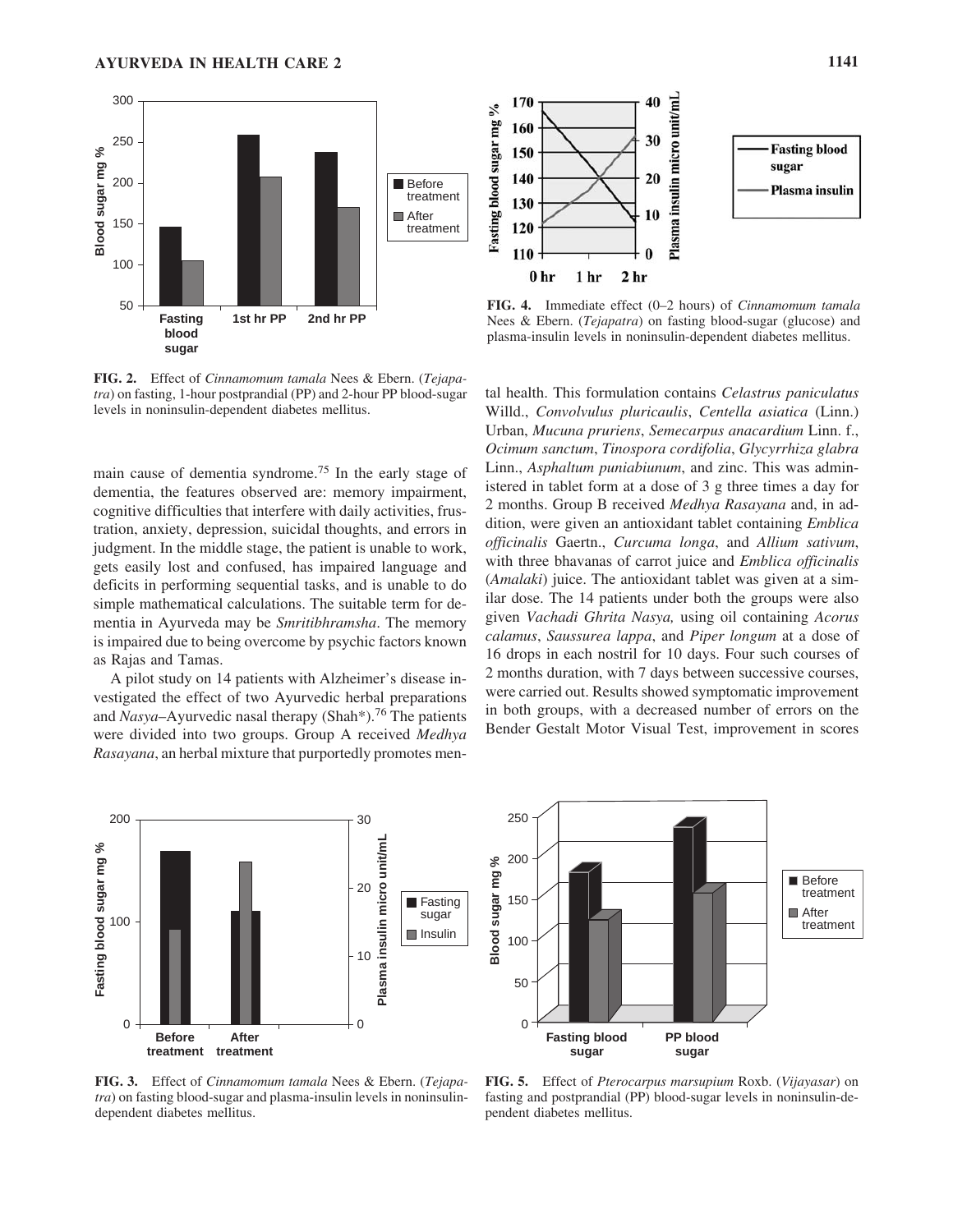

**FIG. 6.** Effect of *Pterocarpus marsupium* Roxb. (*Vijayasar*) with *Tinospora cordifolia* (Willd.) Miers (*Guduchi*) on fasting and postprandial (PP) blood-sugar levels in noninsulin-dependent diabetes mellitus.

on the Mini Mental Status Questionnaire, and mild improvement in depression based on the Hamilton Rating Scale for Depression.

Ayurveda has a large number of herbs and *Rasayanas* that are purported to enhance memory and intellect as well as rejuvenate mental faculties.2–4 These are known as *Medhya Rasayanas*. <sup>2</sup> The present study and additional research seem to support this claim for several of the herbs that were used in this pilot study: *Celastrus paniculatus*, 77,78 *Centella asiatica*, <sup>79</sup> *Semecarpus anacardium*, <sup>80</sup> *Tinospora cordifolia*, 80 *Ocimum sanctum*, <sup>81</sup> *Glycyrrhiza glabra*, <sup>82</sup> *Emblica officinalis*, <sup>83</sup> *Curcuma longa*, 84–87 and *Allium sativum*. <sup>88</sup> In view of previous encouraging research results, it would be useful



**FIG. 7.** Effect of *Guduchi Rasayana* on fasting and postprandial (PP) blood-sugar levels in noninsulin-dependent diabetes mellitus. *Guduchi Rasayana* contains *Tinospora cordifolia* (Willd.) Miers (*Guduchi*), *Pterocarpus marsupium* Roxb. (*Vijayasar*), and *Momordica charantia* Linn. (*Karela*).

to carry out a large-scale clinical study on Alzheimer's disease, utilizing *Medhya Rasayanas*.

#### **CONCLUSIONS**

The rising health care costs of Western allopathic medicine and its inability to effectively improve the health of the world's population<sup>89–97</sup> signal the need for a more holistic system of health care to come to the forefront. Ayurveda is a time-tested system of natural health care that comprehensively addresses the patient as a whole. It has been widely used in India as a system of primary health care for thousands of years. Research over the last 100 years has shown encouraging results for Ayurvedic treatment of various ailments, especially chronic disorders.

The cornerstone of research on Ayurveda continues to be in the area of herbs and herbal drugs. However, this system of health care provides fertile ground for many other areas of investigation. The comprehensive nature of Ayurveda and its primary emphasis on prevention are key features that should be investigated. Research into how disease may be effectively prevented would be of immense value to a world accustomed to "disease care" as opposed to "health care."

With regard to the management of diseases, Ayurveda's comprehensive approach is much more extensive than simply using an herb instead of a pharmaceutical drug. It would be valuable to conduct research on the multistrategy approaches of Ayurvedic treatment. Clinical trials could be carried out in the following manner: one arm of the patient population would receive the comprehensive Ayurvedic treatment, another arm would receive the standard allopathic treatment, and the third arm would receive an integrated approach, using the comprehensive Ayurvedic treatment in ad-

TABLE 9. EFFECT OF *MUCUNA PRURIENS* (STICKM.) DC. IN PARKINSON'S DISEASE

|                              | Mean score <sup>a</sup> |       |                |           |
|------------------------------|-------------------------|-------|----------------|-----------|
| Symptom                      | <b>Before</b>           | After | Percent relief | $p-value$ |
| <b>Tremors</b>               | 1.63                    | 0.75  | 53.99          | < 0.001   |
| Rigidity                     | 2.00                    | 1.53  | 25.00          | < 0.10    |
| Gait disorder                | 1.85                    | 1.00  | 42.50          | < 0.001   |
| Speech disorder              | 1.29                    | 0.57  | 55.81          | < 0.01    |
| Impaired memory              | 0.63                    | 1.38  | 54.34          | < 0.001   |
| Depression                   | 2.00                    | 1.13  | 43.50          | < 0.001   |
| Pill rolling                 | 2.00                    | 0.87  | 56.25          | < 0.001   |
| Micrographia                 | 2.00                    | 1.14  | 43.00          | < 0.001   |
| Rombergism                   | 2.00                    | 1.25  | 37.50          | < 0.01    |
| Finger to nose               | 2.00                    | 1.50  | 25.00          | < 0.05    |
| Glabellar tap                | 2.00                    | 1.40  | 30.00          | < 0.10    |
| Impairment of<br>upward gaze | 2.00                    | 1.40  | 30.00          | < 0.10    |

<sup>a</sup>The mean score highlights the grading of symptoms based on mild, moderate, and severity of symptom.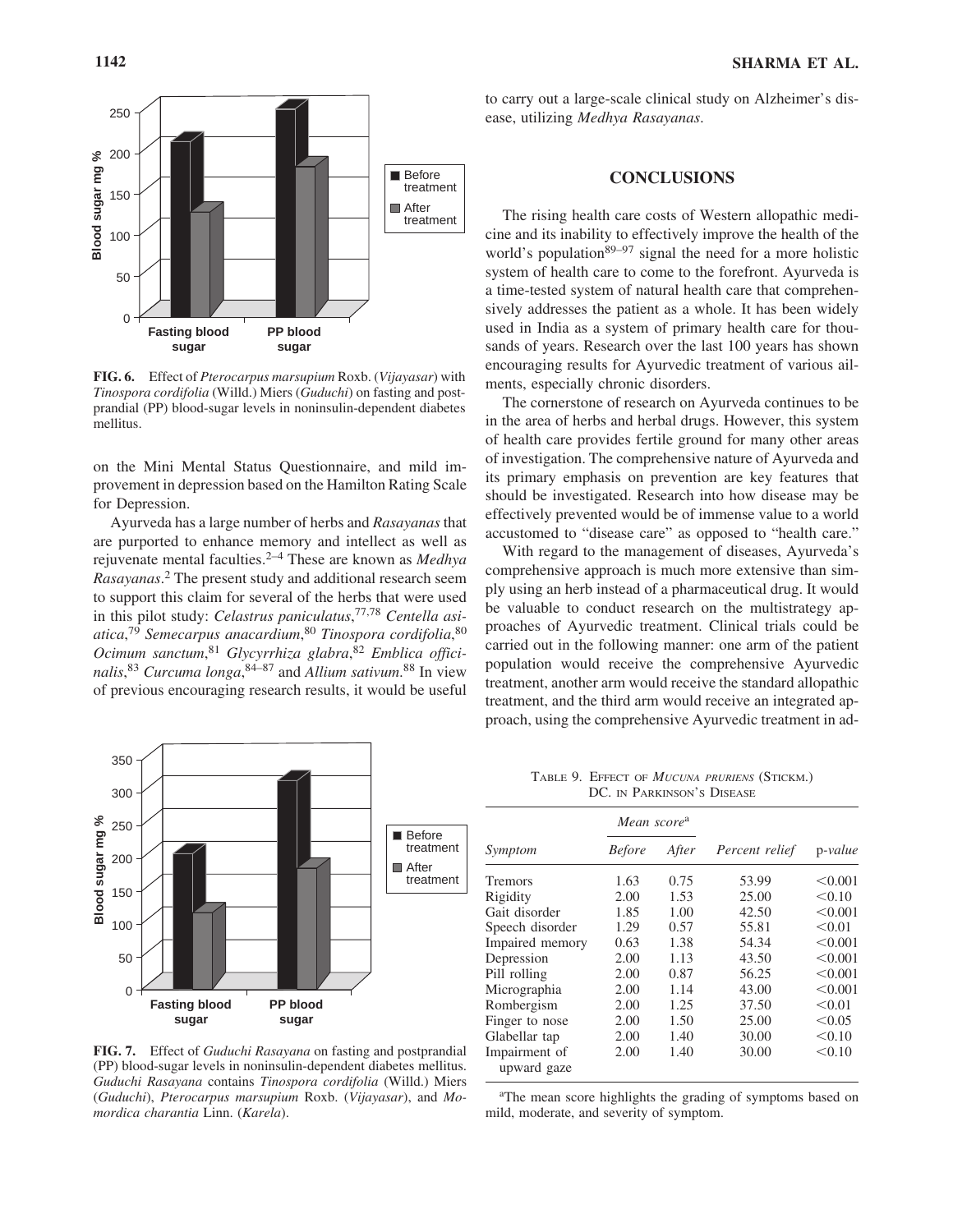## **AYURVEDA IN HEALTH CARE 2 1143**

dition to the allopathic treatment. This type of clinical study would reveal which treatment approach is the most effective. The overarching consideration should be what works best for the benefit of the patient.

#### **ACKNOWLEDGMENTS**

The authors are very thankful to the following postgraduate scholars for their contribution to the present study: Drs. Himanshu Parikh, M.D., Shekhar Sharma, M.D., B. Narayan Prakash, M.D., Dhanajay Patel, M.D., Soma Bhatia, M.D., Ranjana Siddhpataki, M.D., Sanjay Dhurve, M.D., and Tejal Shah, M.D. The authors are thankful to the Vice Chancellor, Gujarat Ayurved University, Director & Dean, Institute of Post Graduate Teaching and Research of Gujarat Ayurved University for providing the facilities for the research work; the Director, Ayurved Pharmacy of the University for preparing and providing the herbal preparations for the clinical trials; and also to the Government of India, Ministry of Health and Family Welfare, Department of AYUSH (ISM&H) for funding the research under the Institute of Post Graduate Teaching and Research in Ayurveda at Jamnagar. The authors wish to thank Ellen Kauffman for her assistance in the preparation of the manuscript.

#### **REFERENCES**

- 1. Valiathan MS. Towards Ayurvedic Biology: A Decadal Vision Document. Bangalore, India: Indian Academy of Sciences, 2006.
- 2. Mishra LC, ed. Scientific Basis for Ayurvedic Therapies. New York: CRC Press, 2004.
- 3. Puri HS. *Rasayana*: Ayurvedic Herbs for Longevity and Rejuvenation. London: Taylor and Francis, 2003.
- 4. Govindarajan R, Vijayakumar M, Pushpangadan P. Antioxidant approach to disease management and the role of "*Rasayana*" herbs of Ayurveda. J Ethnopharmacol 2005; 99:165–178.
- 5. Valiathan MS. The Legacy of Caraka. New Delhi, India: Orient Longman, 2003.
- 6. Joglekar GV, Ahuja RH, Balwani JH. Galactogogue effect of *Asparagus racemosus*. Indian Med J 1967;61:165.
- 7. Goyal RK, Singh J, Lal H. *Asparagus racemosus*—an update. Ind J Med Sci 2003;57:408–414.
- 8. Dixit SP, Tewari PV, Gupta RM. Experimental studies on the immunological aspects of *Atibala* (*Abutilon indicum* Linn.), *Mahabala* (*Sida rhombifolia* Linn.), *Bala* (*Sida cordifolia* Linn.), and *Bhumibala* (*Sida veronicaefolia* Lam.). J Res Indian Med Yoga Homeopathy 1978;13:62–66.
- 9. Singh N, Nath R, Lata A, et al. *Withania somnifera* (Ashwagandha), a rejuvenating herbal drug which enhances survival during stress (an adaptogen). Int J Crude Drug Res 1982;20:29–35.
- 10. Singh RH, Malviya PC. Studies on psychotropic effect of an indigenous drug *Withania somnifera* Dun.: Part I. Clinical studies. J Res Indian Med Yoga Homeopathy 1978;13:17–24.
- 11. Ziauddin M, Phansalkar N, Patki P, et al. Studies on the immunomodulatory effects of Ashwagandha. J Ethnopharmacol 1996;50:69–76.
- 12. Rege NN, Nazareth HM, Isaac A, et al. Immunotherapeutic modulation of intraperitoneal adhesions by *Asparagus racemosus*. J Postgrad Med 1989;35:199–203.
- 13. Udupa KN, Singh RH. Clinical and experimental studies on *Rasayana* therapy and other rejuvenating measures. In: Clinical Research Enquiry 14. New Delhi, India: Central Council of Research in Ayurveda and Siddha, 1976:1–20.
- 14. Bhattacharya SK, Muruganandam AV. Adaptogenic activity of *Withania somnifera*: An experimental study using a rat model of chronic stress. Phamacol Biochem Behav 2003;75: 547–555.
- 15. Mishra LC, Singh BB, Dagenais S. Scientific basis for the therapeutic use of *Withania somnifera* (Ashwagandha): A review. Altern Med Rev 2000;5:334–346.
- 16. Bhargava KP, Singh N. Anti-stress activity of *Ocimum sanctum* Linn. Indian J Med Res 1981;73:443–451.
- 17. Subapriya R, Nagini S. Medicinal properties of neem leaves: A review. Curr Med Chem Anticancer Agents 2005;5: 149–156.
- 18. Kurup PNV. Ayurveda. In: Chaudhury RR, Rafei UM, eds. Traditional Medicine in Asia. New Delhi, India: WHO, SEARO, 2002:3–16.
- 19. Udupa KN. Promotion of Health for All by Ayurveda and Yoga. Varanasi, India: The Tara Printing Works, 1985.
- 20. Nivsarkar M, Patel M, Padh H, et al. Blastocyst implantation failure in mice due to "nonreceptive endometrium": Endometrial alterations by *Hibiscus rosa-sinensis* leaf extract. Contraception 2005;71:227–230.
- 21. Kholkute SD, Mudgal V, Udupa KN. Studies on the antifertility potentiality of *Hibiscus rosa sinensis*. Parts of medicinal value: Selection of species and seasonal variations. Planta Med 1977;31:35–39.
- 22. Lakshmi V, Kumar R, Agarwal SK, Dhar JD. Antifertility activity of *Piper longum* Linn. in female rats. Nat Prod Res 2006;20:235–239.
- 23. Brahmachari G. Neem—an omnipotent plant: A retrospection. ChemBioChem 2004;5:408–421.
- 24. Singh RH. An assessment of the Ayurvedic concept of cancer and a new paradigm of anticancer treatment in Ayurveda. J Altern Complement Med 2002;8:609–614.
- 25. Athavale VB. Pathogenesis in Ayurveda (Samprapti). New Delhi: Chaukhambha Orientalia, 2001.
- 26. Chaudhury RR. Antidiabetic effect of Vijayasar (*Pterocarpus marsupium*). In: Gupta SK, ed. Pharmacology and Therapeutics in the New Millennium. New Delhi: Narosa Publishing House, 2001:355–356.
- 27. Dhanabal SP, Kokate CK, Ramanathan M, et al. Hypoglycaemic activity of *Pterocarpus marsupium* Roxb. Phytother Res 2006;20:4–8.
- 28. Srivastava Y, Venkatakrishna-Bhatt H, Verma Y, et al. Antidiabetic and adaptogenic properties of *Momordica charantia* extract: An experimental and clinical evaluation. Phytother Res 1993;7:285–289.
- 29. Chaturvedi P. Role of *Momordica charantia* in maintaining the normal levels of lipids and glucose in diabetic rats fed a high-fat and low-carbohydrate diet. Br J Biomed Sci 2005; 62:124–126.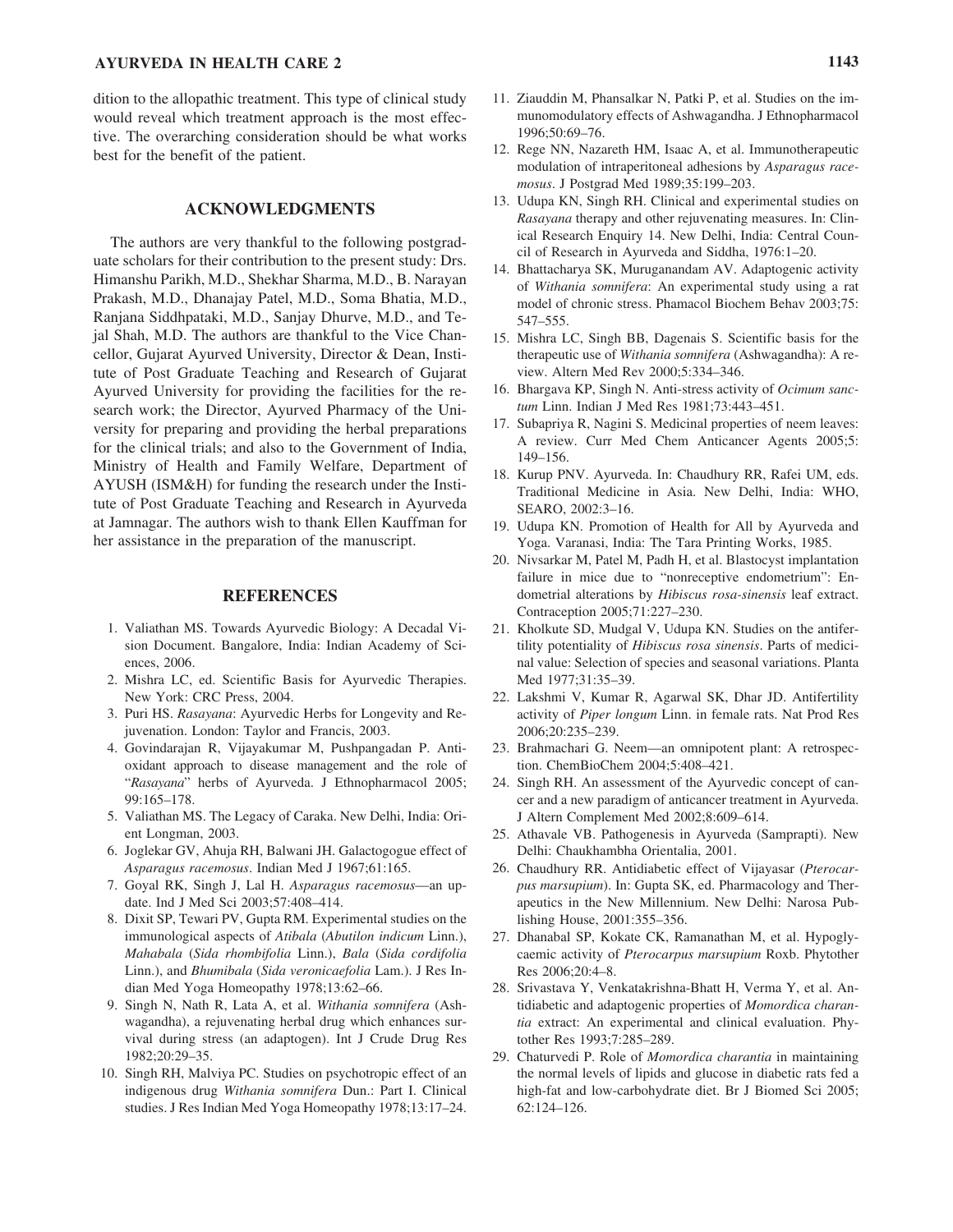- 30. Shetty AK, Kumar GS, Sambaiah K, Salimath PV. Effect of bitter gourd (*Momordica charantia*) on glycaemic status in streptozotocin-induced diabetic rats. Plant Foods Hum Nutr 2005;60:109–112.
- 31. Chandola HM, Tripathi SN. Hypoglycemic response of *C. tamala* in diabetes. In: Bajaj JS, ed. Diabetes Mellitus in Developing Countries. New Delhi: Interprint, 1984:383–386.
- 32. Chandola HM, Tripathi SN, Udupa KN. Effect of *C. tamala* on plasma insulin vis-à-vis blood sugar in patients of diabetes mellitus. J Res Ayurveda Siddha 1980;1:345–357.
- 33. Chandola HM, Bhatia S. Concept of diabetes mellitus in Ayurveda and its treatment with certain indigenous drugs. AYU Intl 2001;1:84–87.
- 34. Suryawanshi S, Mehrotra N, Asthana RK, Gupta RC. Liquid chromatography/tandem mass spectrometric study and analysis of xanthone and secoiridoid glycoside composition of *Swertia chirata*, a potent antidiabetic. Rapid Commun Mass Spectrom 2006;20:3761–3768.
- 35. Isharwal S, Gupta S. Rustom Jal Vakil: His contributions to cardiology. Tex Heart Inst J 2006;33:161–170.
- 36. Gauthaman K, Banerjee SK, Dinda AK, et al. *Terminalia arjuna* (Roxb.) protects rabbit heart against ischemic-reperfusion injury: Role of antioxidant enzymes and heat shock protein. J Ethnopharmacol 2005;96:403–409.
- 37. Dwivedi S, Aggarwal A, Agarwal MP, Rajpal S. Role of *Terminalia arjuna* in ischaemic mitral regurgitation. Int J Cardiol 2005;100:507–508.
- 38. Patel V, Banu N, Ojha JK, et al. Effect of indigenous drug (*Pushkarmula*) on experimentally induced myocardial infarction in rats. Act Nerv Super (Praha) 1982 suppl.3:387– 394.
- 39. Singh RP, Singh R, Ram P, Batliwala PG. Use of *Pushkar-Guggul*, an indigenous antiischemic combination, in the management of ischemic heart disease. Int J Pharmacog 1993;31: 147–160.
- 40. Tripathi P, Tripathi YB, Tripathi SN. Steroidogenic effect of *Albizzia lebbek* Benth. in guinea pigs. Ancient Sci Life 1983;2:153–159.
- 41. Tripathi SN, Shukla P. Effect of histamine and *Albizzia lebbek* Benth. on guinea pig adrenal glands. Indian J Exp Biol 1979;17:915–917.
- 42. Ram A, Das M, Ghosh B. Curcumin attenuates allergen-induced airway hyperresponsiveness in sensitized guinea pigs. Biol Pharm Bull 2003;26:1021–1024.
- 43. Trivedi NP, Rawal UM. Hepatoprotective and antioxidant property of *Andrographis paniculata* (Nees) in BHC-induced liver damage in mice. Ind J Exp Biol 2001;39:41–46.
- 44. Venkateswaran PS, Millman I, Blumberg BS. Effects of an extract from *Phyllanthus niruri* on hepatitis B and woodchuck hepatitis viruses: *In vitro* and *in vivo* studies. Proc Natl Acad Sci USA 1987;84:274–278.
- 45. Amin YMN, Rehman ZS, Khan NA. Sexual function improving effect of *M. pruriens* in sexually normal male rats. Fitoterapia 1996;67:53–58.
- 46. Anantha Kumar KV, Srinivasan KK, Shanbhag T, Rao SG. Aphrodisiac activity of the seeds of *Mucuna pruriens*. Indian Drugs 1994;31:321–327.
- 47. Deshpande PJ, Sahu M, Kumar P. *Crataeva nurvala* Hook and Forst (Varuna)—the Ayurvedic drug of choice in urinary disorders. Indian J Med Res 1982;76(suppl.):46–53.
- 48. Varalakshmi P, Shamila Y, Latha E. Effect of *Crataeva nurvala* in experimental urolithiasis. J Ethnopharmacol 1990;28: 313–321.
- 49. Prasad KVSRG, Sujatha D, Bharathi K. Herbal drugs in urolithiasis—a review. Pharmacog Rev 2007;1:175–179.
- 50. Sumantran VN, Kulkarni A, Boddul S, et al. Chondroprotective potential of root extracts of *Withania somnifera* in osteoarthritis. J Biosci 2007;32:299–307.
- 51. Singh BB, Mishra LC, Vinjamury SP, et al. The effectiveness of *Commiphora mukul* for osteoarthritis of the knee: An outcomes study. Altern Ther Health Med 2003;9:74–79.
- 52. Kimmatkar N, Thawani V, Hingorani L, Khiyani R. Efficacy and tolerability of *Boswellia serrata* extract in treatment of osteoarthritis of knee—a randomized, double-blind, placebocontrolled trial. Phytomedicine 2003;10:3–7.
- 53. Chopra A, Lavin P, Patwardhan B, Chitre D. A 32-week randomized, placebo-controlled, clinical evaluation of RA-11, an Ayurvedic drug, on osteoarthritis of the knees. J Clin Rheumatol 2004;10:236–245.
- 54. Mashelkar RA. India's R&D: Reaching for the top. Science 2005;307:1415–1417.
- 55. Patwardhan B. Traditional Medicine: Modern Approach for Affordable Global Health. Geneva: World Health Organization, 2005.
- 56. Council for Scientific and Industrial Research. Healthcare, Drugs & Pharmaceuticals. Online document at: www.csir.res. in/External/Heads/achievements/Pride/health.htm Accessed on September 2, 2007.
- 57. Central Council for Research in Ayurveda and Siddha. Clinical Research. Online document at: www.ccras.nic.in/c\_r.htm Accessed on September 2, 2007.
- 58. Central Council for Research in Ayurveda and Siddha. Collaborative Research Studies. Online document at: www. ccras.nic.in/Collaborative.htm Accessed on September 2, 2007.
- 59. Indian Council of Medical Research. Highlights of ICMR Activities and Achievements. Online document at: www.icmr. nic.in/highlights.htm Accessed on September 13, 2007.
- 60. Singh RH, Singh L, Sen SP. Studies on the antianxiety effect of the *Medhya rasayana* drug *Brahmi* (*Bacopa monniera* Linn). Part II. Experimental studies. J Res Indian Med Yoga Homeopathy 1979;14:1–6.
- 61. Singh RH, Singh L. Studies on the antianxiety effect of the *Medhya rasayana* drug, *Brahmi* (*Bacopa monniera* Wettst): Part I. J Res Ayurveda Siddha 1980;1:133–148.
- 62. Bhattacharya SK, Ghoshal S. Anxiolytic activity of a standardised extract of *Bacopa monniera*: An experimental study. Phytomedicine 1998;5:77–82.
- 63. Rücker G, Tautges J, Sieck A, et al. Isolation and pharmacodynamic activity of the sesquiterpene valeranone from *Nardostachys jatamansi DC* [in German]. Arzneimittelforschung 1978;28:7–13.
- 64. Kumar V. Potential medicinal plants for CNS disorders: An overview. Phytother Res 2006;20:1023–1035.
- 65. Marder M, Viola H, Wasowski C, et al. 6-methylapigenin and hesperidin: New valeriana flavonoids with activity on the CNS. Pharmacol Biochem Behav 2003;75:537–545.
- 66. Mudgal V, Srivastava DN, Singh RH, Udupa KN. Hypotensive action of *Convolvulus pluricaulis*. J Res Indian Med Yoga Homeopathy 1972;7:74–77.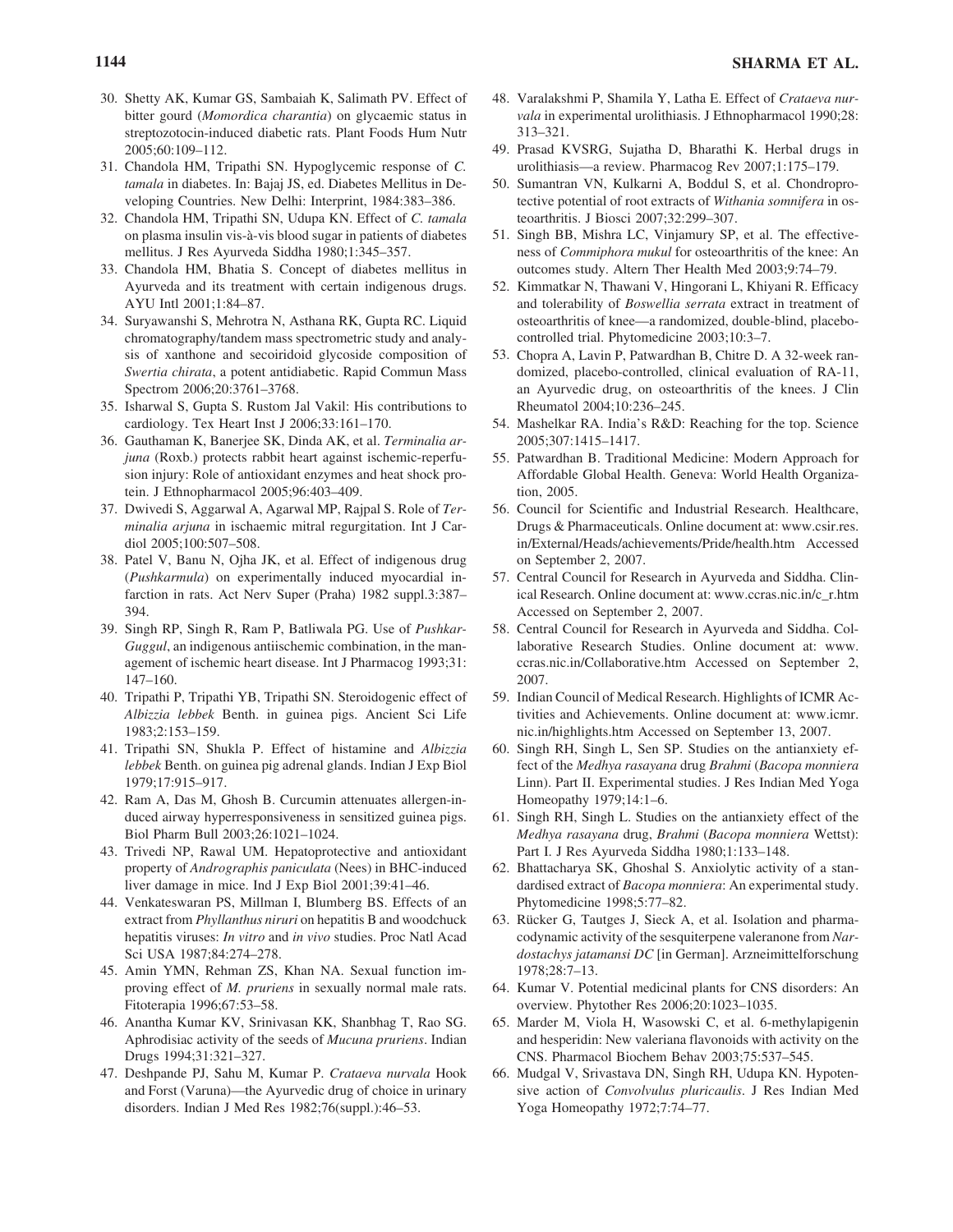## **AYURVEDA IN HEALTH CARE 2 1145**

- 67. Malhotra CL, Das PK, Dhalla NS, Prasad K. Studies on *Withania ashwagandha*, Kaul.: III. The effect of total alkaloids on the cardiovascular system and respiration. Indian J Med Res 1981;49:448–460.
- 68. Arora RB, Singh KP, Das PK, Mistry PN. Prolonged hypotensive effect of the essential oil of *Nardostachys jatamansi*. Arch Int Pharmacodyn Ther 1958;113:367–376.
- 69. Chandola HM, Tripathi SN, Udupa KN. The role of psychosomatic constitution (*prakriti*) in the progression and prognosis of diabetes mellitus and response to treatment. Alt Med 1985;1:141–154.
- 70. Stanely Mainzen Prince P, Menon VP. Hypoglycaemic and hypolipidaemic action of alcohol extract of *Tinospora cordifolia* roots in chemical induced diabetes in rats. Phytother Res 2003;17:410–413.
- 71. HP-200 Parkinson's Disease Study Group. An alternative medicine treatment for Parkinson's disease: Results of a multicenter clinical trial. J Altern Complement Med 1995; 1:249–255.
- 72. Nagashayana N, Sankarankutty P, Nampoothiri MRV, et al. Association of L-DOPA with recovery following Ayurveda medication in Parkinson's disease. J Neurol Sci 2000; 176:124–127.
- 73. Katzenschlager R, Evans A, Manson A, et al. *Mucuna pruriens* in Parkinson's disease: A double-blind, clinical and pharmacological study. J Neurol Neurosurg Psychiatry 2004;75:1672–1677.
- 74. Tharakan B, Dhanasekaran M, Mize-Berge J, Manyam BV. Anti-Parkinson botanical *Mucuna pruriens* prevents levodopa-induced plasmid and genomic DNA damage. Phytother Res July 11, 2007 epub ahead of print. Online document at: www3.interscience.wiley.com/cgi-bin/abstract/ 114291255/ABSTRACT / Accessed on August 27, 2007.
- 75. Ferri CP, Prince M, Brayne C, et al. Global prevalence of dementia: A Delphi consensus study. Lancet 2005;366: 2112–2117.
- 76. Shah T, Singh G, Chandola HM. A clinical study on dementia—an Ayurvedic approach. Presented at the National Workshop, The Role of Ayurveda in the Management of Mental Disorders, CCRAS, NIMHANS, sponsored by WHO, Bangalore, India, September 13–14, 2001.
- 77. Gattu M, Boss KL, Terry AV Jr., Buccafusco JJ. Reversal of scopolamine-induced deficits in navigational memory performance by the seed oil of *Celastrus paniculatus*. Pharmacol Biochem Behav 1997;57:793–799.
- 78. Kumar MH, Gupta YK. Antioxidant property of *Celastrus paniculatus* Willd.: A possible mechanism in enhancing cognition. Phytomedicine 2002;9:302–311.
- 79. Veerendra Kumar MH, Gupta YK. Effect of *Centella asiatica* on cognition and oxidative stress in an intracerebroventricular streptozotocin model of Alzheimer's disease in rats. Clin Exp Pharmacol Physiol 2003;30:336–342.
- 80. Vinutha B, Prashanth D, Salma K, et al. Screening of selected Indian medicinal plants for acetylcholinesterase inhibitory activity. J Ethnopharmacol 2007;109:359–363.
- 81. Joshi H, Parle M. Evaluation of nootropic potential of *Ocimum sanctum* Linn. in mice. Indian J Exp Biol 2006;44: 133–136.
- 82. Dhingra D, Parle M, Kulkarni SK. Comparative brain cholinesterase-inhibiting activity of *Glycyrrhiza glabra,*

*Myristica fragrans,* ascorbic acid, and metrifonate in mice. J Med Food 2006;9:281–283.

- 83. Vasudevan M, Parle M. Memory-enhancing activity of *Anwala churna* (*Emblica officinalis* Gaertn.): An Ayurvedic preparation. Physiol Behav 2007;91:46–54.
- 84. Kim DSHL, Park S-Y, Kim J-Y. Curcuminoids from *Curcuma longa* L. (Zingiberaceae) that protect PC12 rat pheochromocytoma and normal human umbilical vein endothelial cells from  $\beta$ A(1-42) insult. Neurosci Lett  $2001;303:57-61$ .
- 85. Park S-Y, Kim DSHL. Discovery of natural products from *Curcuma longa* that protect cells from beta-amyloid insult: A drug discovery effort against Alzheimer's disease. J Nat Prod 2002;65:1227–1231.
- 86. Ringman JM, Frautschy SA, Cole GM, et al. A potential role of the curry spice curcumin in Alzheimer's disease. Curr Alzheimer Res 2005;2:131–136.
- 87. Yang F, Lim GP, Begum AN, et al. Curcumin inhibits formation of amyloid  $\beta$ -oligomers and fibrils, binds plaques, and reduces amyloid *in vivo*. J Biol Chem 2005;280:5892–5901.
- 88. Chauhan NB, Sandoval J. Amelioration of early cognitive deficits by aged garlic extract in Alzheimer's transgenic mice. Phytother Res 2007;21:629–640.
- 89. World Health Organization. CVD Prevention and Control: Missed opportunities. 2000. Online document at: www.who. int/cardiovascular\_diseases/prevention\_control/en Accessed August 28, 2007.
- 90. Stewart BW, Kleihues P, eds. World Cancer Report. Lyon, France: IARC Press, International Agency for Research on Cancer, 2003.
- 91. World Health Organization. Diabetes Programme. 2007. Online document at: www.who.int/diabetes/facts/world\_figures en Accessed August 28, 2007.
- 92. Lazarou J, Pomeranz BH, Corey PN. Incidence of adverse drug reactions in hospitalized patients. JAMA 1998;279:1200–1205.
- 93. Morrissey J. Patient safety proves elusive. Five years after publication of the IOM's "To Err is Human," there's plenty of activity on patient safety, but progress is another matter. Modern Healthcare 2004;34:6–7, 24–25, 28–32.
- 94. Starfield B. Is US health really the best in the world? JAMA 2000;284:483–485.
- 95. Steel K, Gertman PM, Crescenzi C, Anderson J. Iatrogenic illness on a general medical service at a university hospital. NEMJ 1981;304:638–642.
- 96. Chowka P. Major US and UK studies heighten concerns about conventional medical care. 2001. Online document at: www.naturalhealthline.com Accessed March 17, 2001.
- 97. Hoffman C, Rice D, Sung H-Y. Persons with chronic conditions: Their prevalence and costs. JAMA 1996;276: 1473–1479.
- 98. Sai Ram M, Neetu D, Deepti P, et al. Cytoprotective activity of Amla (*Emblica officinalis*) against chromium (VI)-induced oxidative injury in murine macrophages. Phytother Res 2003;17:430–433.
- 99. Ahmad I, Mehmood Z, Mohammad F. Screening of some Indian medicinal plants for their antimicrobial properties. J Ethnopharmacol 1998;62:183–193.
- 100. Dhingra D, Valecha R. Evaluation of the antidepressant-like activity of *Convolvulus pluricaulis* Chois in the mouse forced swim and tail suspension tests. Med Sci Monit 2007;13: BR155–BR161.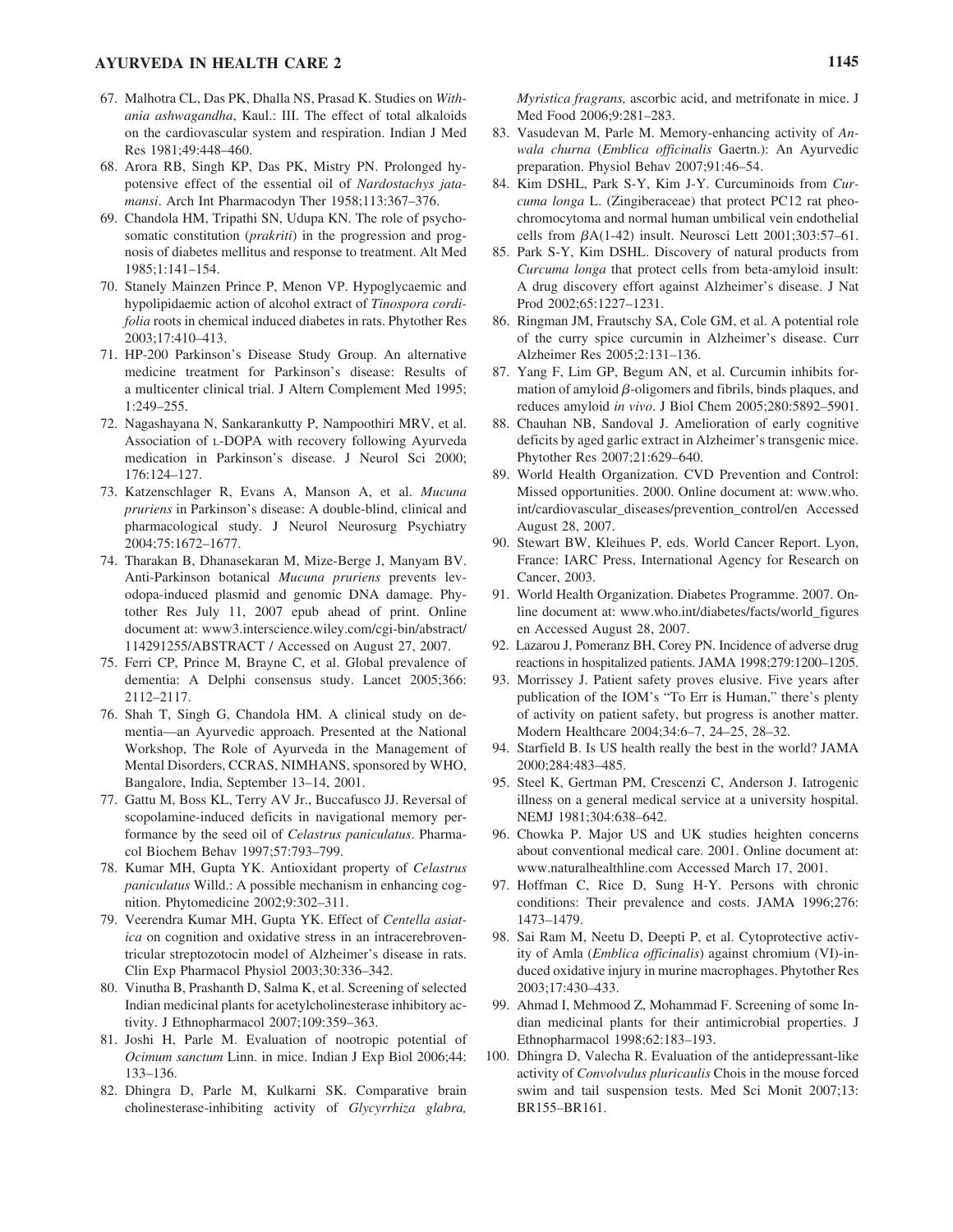- 101. Mudgal V, Udupa KN. Anticonvulsive action of *Shankhpushpi.* J Res Indian Med Yoga Homeopathy 1977;12:127–129.
- 102. Appa Rao MVR, Srinivas K, Koteshwar Rao T. The effect of *Mandookaparni* (*Centella asiatica*) on the general mental ability (medhya) of mentally retarded children. J Res Indian Med 1973;8:9–16.
- 103. Zhou Y, Shen YH, Zhang C, et al. Triterpene saponins from *Bacopa monnieri* and their antidepressant effects in two mice models. J Nat Prod 2007;70:652–655.
- 104. Mukherjee PK, Kumar V, Mal M, Houghton PJ. *In vitro* acetylcholinesterase inhibitory activity of the essential oil from *Acorus calamus* and its main constituents. Planta Med 2007;73:283–285.
- 105. Shukla PK, Khanna VK, Ali MM, et al. Neuroprotective effect of *Acorus calamus* against middle cerebral artery occlusion-induced ischaemia in rat. Hum Exp Toxicol 2006;25: 187–194.
- 106. Rajkumar R, Kumar EP, Sudha S, Suresh B. Evaluation of anxiolytic potential of *Celastrus* oil in rat models of behaviour. Fitoterapia 2007;78:120–124.
- 107. Miller AL. Botanical influences on cardiovascular disease. Altern Med Rev 1998;3:422–431.
- 108. Manna P, Sinha M, Sil PC. Phytomedicinal activity of *Terminalia arjuna* against carbon tetrachloride-induced cardiac oxidative stress. Pathophysiology July 2, 2007; epub ahead of print. Online document at: www.sciencedirect.com/ science?\_ob=MImg&\_imagekey=B6TBB-4P3TYDB-11&\_cdi=5138&\_user=3366836&\_orig=browse&\_cover Date=07%2F03%2F2007&\_sk999999999&view=c& wchp=dGLbVtb-zSkzk&md5=e3ed9e8cd6261a4d 8ea6a53dc7a2d341&ie=/sdarticle.pdf / Accessed August 31, 2007.
- 109. Upadhyaya BN, Tripathi SN, Dwivedi LD. Hypocholesterolaemic and hypolipidaemic action of Gum guggulu in patients of coronary heart disease. J Res Indian Med Yoga Homeopathy 1976;11:1–7.
- 110. Lokhande PD, Dhaware BS, Jagdale SC, et al. Cardiac activity of isolated constituents of *Inula racemosa*. J Herb Pharmacother 2006;6:81–88.
- 111. Dwivedi S, Somani PN, Udupa KN. Role of *Inula racemosa* and *Saussurea lappa* in management of angina pectoris. Int J Crude Drug Res 1989;27:217–222.
- 112. Dwivedi S, Chansuria JPN, Somani PN, Udupa KN. Influence of certain indigenous drugs on the prostaglandin E2–like activity in the ischaemic rabbit aorta. Indian Drugs 1987;24: 378–382.
- 113. Dhuley JN. Antitussive effect of *Adhatoda vasica* extract on mechanical or chemical stimulation-induced coughing in animals. J Ethnopharmacol 1999;67:361–365.
- 114. Gupta OP, Sharma ML, Ghatak BJ, Atal CK. Pharmacological investigations of vasicine and vasicinone—the alkaloids of *Adhatoda vasica*. Indian J Med Res 1977;66:680–691.
- 115. Claeson UP, Malmfors T, Wikman G, Bruhn JG. *Adhatoda vasica*: A critical review of ethnopharmacological and toxicological data. J Ethnopharmacol 2000;72:1–20.
- 116. Dorsch W, Wagner H. New antiasthmatic drugs from traditional medicine? Int Arch Allergy Appl Immunol 1991;94:262–265.
- 117. Ram A, Mabalirajan U, Das M, et al. Glycyrrhizin alleviates experimental allergic asthma in mice. Int Immunopharmacol 2006;6:1468–1477.
- 118. Varma MD, Singh RH, Gupta JP, Udupa KN. *Amalaki rasayana* in the treatment of chronic peptic ulcer. J Res Indian Med Yoga Homeopathy 1977;12:1–9.
- 119. Chawla YK, Dubey P, Singh R, et al. Treatment of dyspepsia with *Amalaki* (*Emblica officinalis* Linn.)—an Ayurvedic drug. Indian J Med Res 1982;76(Suppl):95–98.
- 120. Singh KP, Singh RH. Recent advances in the management of *amlapitta-parinama sula* (nonulcer dyspepsia and peptic ulcer disease). J Res Ayurveda Siddha 1985;6:132–148.
- 121. Dalvi SS, Nadkarni PM, Gupta KC. Effect of *Asparagus racemosus* (*Shatavari*) on gastric emptying time in normal healthy volunteers. J Postgrad Med 1990;36:91–94.
- 122. Koul IB, Kapil A. Evaluation of the liver protective potential of piperine, an active principle of black and long peppers. Planta Medica 1993;59:413–417.
- 123. Vivekanandan P, Gobianand K, Priya S, et al. Protective effect of picroliv against hydrazine-induced hyperlipidemia and hepatic steatosis in rats. Drug Chem Toxicol 2007;30: 241–252.
- 124. Ansari RA, Aswal BS, Chander R, et al. Hepatoprotective activity of kutkin—the iridoid glycoside mixture of *Picrorhiza kurroa*. Indian J Med Res 1988;87:401–404.
- 125. Vijayalakshmi K, et al. Activity of leaf extract of *Aegle marmelos* (L.) *correa* against some pathogenic bacteria. Amruth 2002;6:17–20.
- 126. Tripathi VN, Tewari SK. Clinical trials of *Haritaki* (*Terminalia chebula*) treatment of simple constipation. Sachittar Ayurveda 1983;35:733–740.
- 127. Kavitha D, Shilpa PN, Devaraj SN. Antibacterial and antidiarrhoeal effects of alkaloids of *Holarrhena antidysenterica* Wall. Indian J Exp Biol 2004;42:589–594.
- 128. Ballal M, Srujan D, Bhat KK, et al. Antibacterial activity of *Holarrhena antidysenterica* (*Kurchi*) against the enteric pathogens. Indian J Pharmacol 2001;33:392–393.
- 129. Grover JK, Yadav S, Vats V. Medicinal plants of India with antidiabetic potential. J Ethnopharmacol 2002;81:81–100.
- 130. Sharma SB, Nasir A, Prabhu KM, Murthy PS. Antihyperglycemic effect of the fruit pulp of *Eugenia jambolana* in experimental diabetes mellitus. J Ethnopharmacol 2006;104: 367–373.
- 131. Ravi K, Ramachandran B, Subramanian S. Protective effect of *Eugenia jambolana* seed kernel on tissue antioxidants in streptozotocin-induced diabetic rats. Biol Pharm Bull 2004; 27:1212–1217.
- 132. Singh RP, Shukla KP, Pandey BL, et al. Recent approach in clinical and experimental evaluation of diuretic action of *Punarnava* (*Boerhaavia diffusa*) with special reference to nephrotic syndrome. J Res Educ Indian Med 1992;11:29–36.
- 133. Singh RH, Udupa KN. Studies on the indigenous drug *Punernava* (*Boerhaavia diffusa* Linn.): Part IV. Preliminary controlled trials in nephrotic syndrome. J Res Indian Med 1972; 7:28–33.
- 134. Anand R, Patnaik GK, Kulshreshtha DK, Dhawan BN. Activity of certain fractions of *Tribulus terrestris* fruits against experimentally induced urolithiasis in rats. Indian J Exp Biol 1994;32:548–552.
- 135. Kavitha AV, Jagadeesan G. Role of *Tribulus terrestris*(Linn.) (Zygophyllacea) against mercuric chloride-induced nephrotoxicity in mice, *Mus musculus* (Linn.). J Environ Biol 2006;27(Suppl. 2):397–400.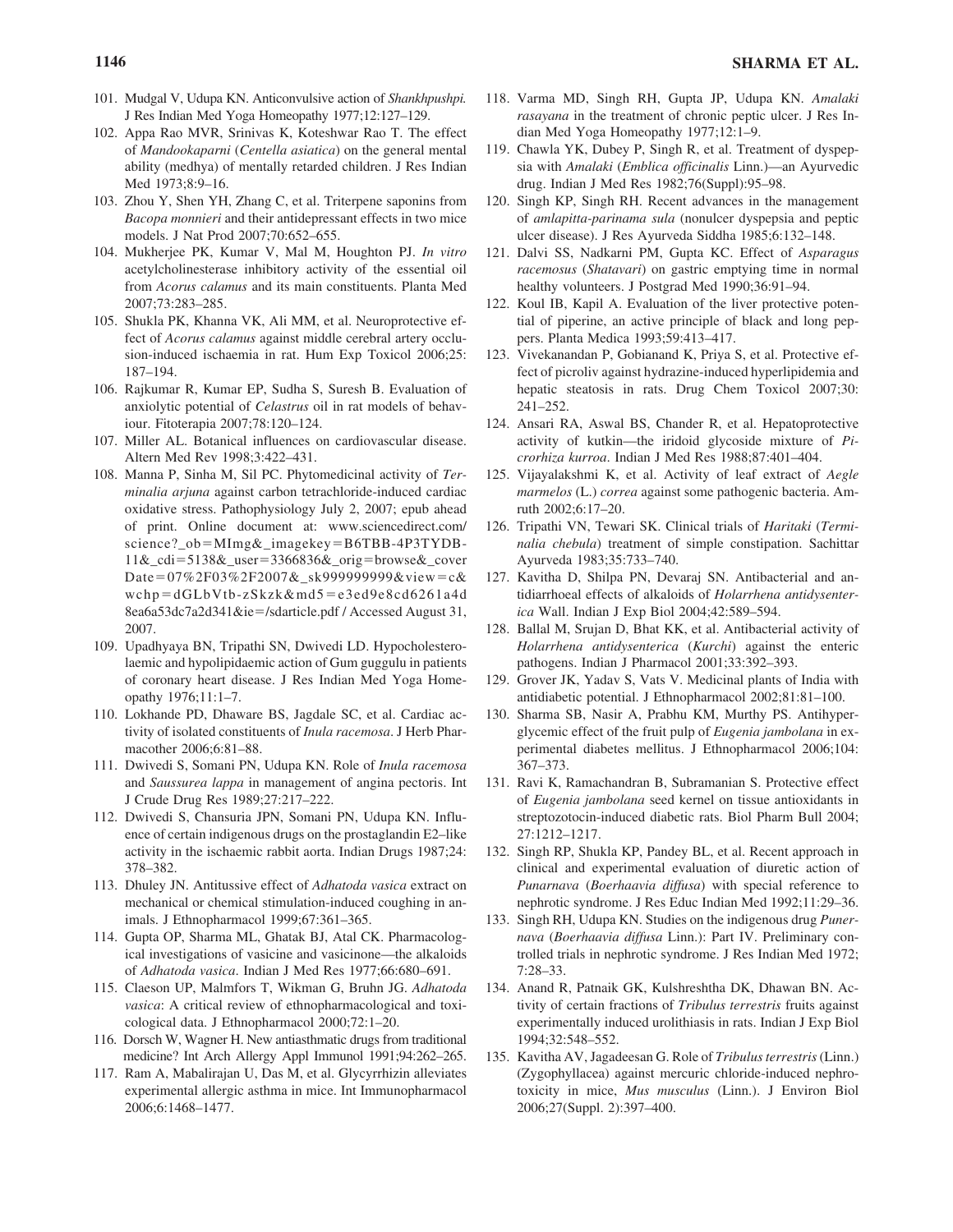## **AYURVEDA IN HEALTH CARE 2 1147**

- 136. Singh RG, Singh RP, Usha KP. Experimental evaluation of diuretic action of herbal drug *Tribulus terrestris* on albino rats. J Res Educ Indian Med 1991;3:19–21.
- 137. Abdel-Magied EM, Abdel-Rahman HA, Harraz FM. The effect of aqueous extracts of *Cynomorium coccineum* and *Withania somnifera* on testicular development in immature Wistar rats. J Ethnopharmacol 2001;75:1–4.
- 138. Pandey SK, Sahay A, Pandey RS, Tripathi YB. Effect of *Asparagus racemosus*rhizome (*Shatavari*) on mammary gland and genital organs of pregnant rat. Phytother Res 2005;19:721–724.
- 139. Satyavati GV, Prasad DN, Sen SP, Das PK. Further studies on the uterine activity of *Saraca indica* Linn. Indian J Med Res 1970;58:947–960.

```
Address reprint requests to:
Hari Sharma, M.D., F.R.C.P.C.
     The Ohio State University 
          College of Medicine
     Room 129, Hamilton Hall
             1645 Neil Avenue
         Columbus, OH 43210
```
*E-mail:* sharma.2@osu.edu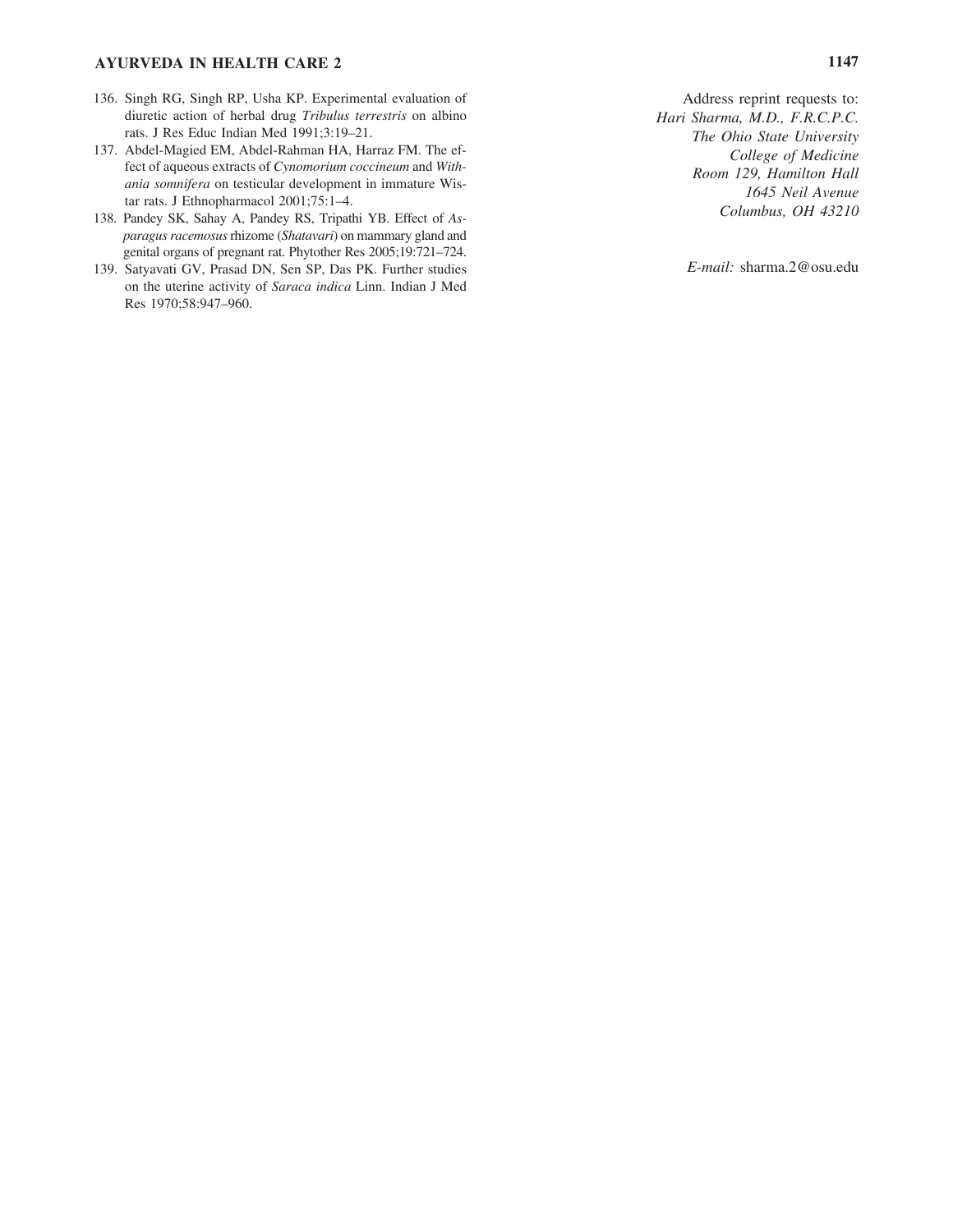- Adhikari KS, Ojha JK. A clinical study of *Ojomehahar* drugs, *Shilajatu* and *Vijaysara*, with special reference to *Dravya prabhava*. M.D.(Ay) thesis, Faculty of Ayurveda, Banaras Hindu University, Varanasi, India, 2002.
- Agarwane UK. Study on the effect of *Shatavari* in *Rajonivriti* (premenopausal and menopausal syndrome). M.D.(Ay) thesis, Kerala University, Trivandrum, India, 2002.
- Agrawal AK, Joshi VK. Effect of *Dipaniya Mahakashaya* on gastric secretion and ulcer. M.D.(Ay) thesis, Faculty of Ayurveda, Banaras Hindu University, Varanasi, India, 1995.
- Agrawala HSK. Effect of indigenous drugs on testicular regeneration. Ph.D. thesis, Faculty of Medical Sciences, Banaras Hindu University, Varanasi, India, 1974.
- Ayyagari SR. Effect of *Shatavari* on *Stanya* (breast milk) with special reference to growth and morbidity status in infants. M.D.(Ay) thesis, Faculty of Ayurveda, Banaras Hindu University, Varanasi, India, 1999.
- Badesha GS. Psychophysiological studies on diabetes mellitus and its treatment with *Eugenia jambolana* Lam. (*Jambu*). M.D.(Ay) thesis, Faculty of Ayurveda, Banaras Hindu University, Varanasi, India, 1983.
- Batchu VS, Tiwari SK. Further studies on the effect of *satavari mandur* in care of parinama shoola vis-à-vis peptic disorders. M.D.(Ay) thesis, Faculty of Ayurveda, Banaras Hindu University, Varanasi, India, 2001.
- Bhatia S, Chandola HM, Singh G. A clinical study on the role of Manasbhava in the etiopathogenesis of *Madhumeha* (diabetes mellitus) and its management by *Sarasvata* Churna. M.D.(Ay) thesis, Gujarat Ayurved University, Jamnagar, India, 2001.
- Chandola HM, Tripathi SN, Udupa KN. Diabetes mellitus— *Prameha*: The role of psychosomatic constitution (*prakriti*) in the progression and prognosis of disease and response of treatment. Ph.D. thesis, IMS, Banaras Hindu University, Varanasi, India, 1984.
- Chaturvedi PN, Chaturvedi GN. A study on the effect of *Arjuna* in IHD. D.Ay.M. thesis, Banaras Hindu University, Varanasi, 1967.
- Chaurasia AK, Dubey SD. Effect of *Vijayasar* and *Jarula* on insulin-dependent diabetes. M.D.(Ay) thesis, Faculty of Ayurveda, Banaras Hindu University, Varanasi, India, 1991.
- Chopra KK, Deshpande PJ. Role of *Varuna* (*Crataeva nurvala*) on urinary disorders. D.Ay.M. thesis, Faculty of Medical Sciences, Banaras Hindu University, Varanasi, India, 1970.
- Chudasama KM. Clinical study on the Rasayana aspect of Ashwagandha (*Withania somnifera*) with special reference to *Krisha* (underweight) patients. M.D.(Ay) thesis, Institute of Post Graduate Teaching and Research in Ayurveda, Gujarat Ayurved University, Jamnagar, India, 1986.
- Dave L. Study on *Japakusum* (*Hibiscus rosa-sinensis*) on dysfunctional uterine bleeding (*Raktapradara*). M.D.(Ay) thesis, Institute of Post Graduate Teaching and Research in Ayurveda, Gujarat Ayurved University, Jamnagar, India, 1988.
- Devi R, Tiwari PV. Effect of *Pradara roga* with reference to *Japakusum* and *Tanduliyaka*. M.D.(Ay) thesis, Faculty of Indian Medicine, Banaras Hindu University, Varanasi, India, 1978.
- Dhurve S, Singh G. A clinical study on *Kampavata* (Parkinson's disease) and its management with *Kapikachhu*. M.D.(Ay) thesis, Gujarat Ayurved University, Jamnagar, India, 2001.
- Dikshit R, Joshi VK. Study on *Guna-Karma* of Arjun on *Hridya roga*. M.D.(Ay) thesis, Faculty of Ayurveda, Banaras Hindu University, Varanasi, India, 2001.
- Dixit SP, Tiwari PV. Studies on immunological effect of *Bala Rasayanas*. Ph.D. thesis, Banaras Hindu University, Varanasi, India, 1974.
- Doshi TR. The study on the *Medhya Rasayana* drugs (*Vacha* and *Jyotishmati*) with special reference to their effects on depression. M.D.(Ay) thesis, Institute of Post Graduate Teaching and Research in Ayurveda, Gujarat Ayurved University, Jamnagar, India, 1991.
- Dwivedi ON. Concept of allergy in Indian medicine and management of allergic diseases with special reference to *Tamak Shwasa* (bronchial asthma). M.D.(Ay) thesis, Faculty of Ayurveda, Banaras Hindu University, Varanasi, India, 1984.
- Gupta K. Effect of *Shatavari* and *Madhuyashti* on pregnant woman. M.D.(Ay) thesis, Faculty of Ayurveda, Banaras Hindu University, Varanasi, India, 1994.
- Gupta K, Tiwari PV. Effect of *Shatavari* and *Yasthi* on pregnant women. M.D.(Ay) thesis, Faculty of Ayurveda, Banaras Hindu University, Varanasi, India, 1999.
- Gupta LP, Udupa KN. Studies on cardiac muscle regeneration under the influence of certain indigenous drugs. Ph.D. thesis, Faculty of Medical Sciences, Banaras Hindu University, Varanasi, India, 1971.
- Gupta RD. Studies on the effect of certain Ayurvedic drugs on gastric secretion (*Bhringaraja*) and *Sutashekhar Rasa*. D.Ay.M. thesis, Faculty of Medical Sciences, Banaras Hindu University, Varanasi, India, 1976.
- Gupta VK. Evaluation of Pushkar Guggulu in the management of *Hrichoola* (ischaemic heart disease). M.D.(Ay) thesis, Faculty of Ayurveda, Banaras Hindu University, Varanasi, India, 1982.
- Hejmadi S. Studies on the Ayurvedic management of aging (Jara). Ph.D. thesis, Institute of Post Graduate Teaching and Research in Ayurveda, Gujarat Ayurved University, Jamnagar, India, 1990.
- Jadhav RS. A comparative phytochemical and psychoneuro-pharmacological study on *Vacha* and *Suvarna Vacha*. M.D.(Ay) thesis, Institute of Post Graduate Teaching and Research in Ayurveda, Gujarat Ayurved University, Jamnagar, India, 1999.
- Jain P, Ojha JK. Role of *Jivaniya Dravya* in diabetic nephropathy. M.D.(Ay) thesis, Faculty of Ayurveda, Banaras Hindu University, Varanasi, India, 1995.
- Joshi M, Joshi VK. Study of *Mandukparni* and *Arjuna* in *Hridhroga*. M.D.(Ay) thesis, Faculty of Ayurveda, Banaras Hindu University, Varanasi, India, 2003.
- Kohli KR. A study on the *Kriyakala* (pathogenesis) of diabetes mellitus and its treatment with some indigenous drugs. M.D.(Ay) thesis, Faculty of Ayurveda, Banaras Hindu University, Varanasi, India, 1984.
- Maheshwari CM, Chaturvedi GN. Clinical corelation of *Parinama Shula* and its treatment with an indigenous drug *Shatavari*. M.D.(Ay) thesis, Faculty of Indian Medicine, Banaras Hindu University, Varanasi, India, 1978.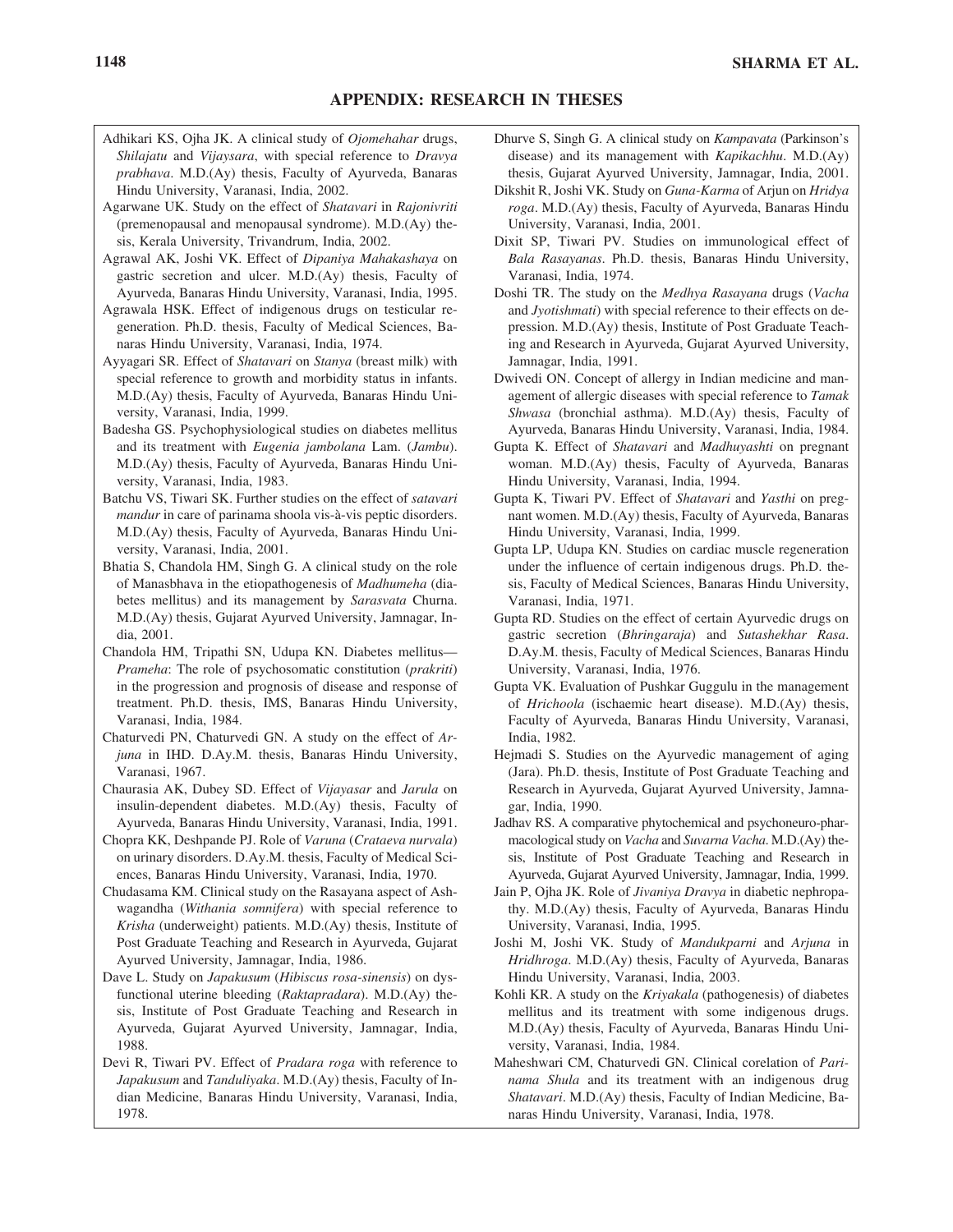- Michael L, Chaturvedi GN. Antifertility factors in Ayurveda. D.Ay.M. thesis, Banaras Hindu University, Varanasi, India, 1969.
- Mishra BK. Clinical and experimental evaluation of *Medhya Rasayana* effect of *Mandukaparni* (*Hydrocotyle asiatica*). M.D.(Ay) thesis, Faculty of Ayurveda, Banaras Hindu University, Varanasi, India, 1980.
- Narain J. Studies on regeneration of kidney. Ph.D. thesis on Zoology, Banaras Hindu University, Varanasi, India, 1982.
- Narayan A, Ojha JK. Study of *Punarnava* cultivated and wild. M.D.(Ay) thesis, Faculty of Ayurveda, Banaras Hindu University, Varanasi, India, 1988.
- Narayan PB, Chandola HM, Singh G, et al. Management of Asvapna (sleep disorders) with certain indigenous drugs and *Ashvagandha taila dhara*. M.D.(Ay) thesis, Gujarat Ayurved University, Jamnagar, India, 2000.
- Painuli JK, Joshi VK. Anti-inflammatory effect of *Punarnava* leaves. M.D.(Ay) thesis, Faculty of Ayurveda, Banaras Hindu University, Varanasi, India, 1989.
- Pandey LB, Sharma PV. Study on oral contraceptives. D.Ay.M. thesis, Faculty of Medical Sciences, Banaras Hindu University, Varanasi, India, 1972.
- Pandey MC, Sharma PV. Studies on hypoglycaemic effect of bark of *Pterocarpus marsupium* Roxb. D.Ay.M. thesis, Faculty of Medical Sciences, Banaras Hindu University, Varanasi, India, 1973.
- Pandey R, Ojha JK. Study on antidiabetic effect of *Pterocarpus marsupium* along with yogic exercises. D.Ay.M thesis, Faculty of Medical Sciences, Banaras Hindu University, Varanasi, India, 1978.
- Pandey SK, Dwivedi RN. A study on the efficacy of *Vardhaman Pippali rasayan* in chronic liver disorder. D.Ay.M. thesis, Banaras Hindu University, Varanasi, India, 1976.
- Pandey SP, Dwivedi RN. A study on arterial hypertension and role of *Japapushpa* in its management. M.D.(Ay) thesis, Faculty of Ayurveda, Banaras Hindu University, Varanasi, India, 1977.
- Pandey VN. Effect of indigenous drug *Kutaki* (P.k.) on jaundice (*Kamla* roga). D.Ay.M. thesis, Faculty of Medical Sciences, Banaras Hindu University, Varanasi, India, 1966.
- Pandey VN. Effect of indigenous drugs in the management of certain liver disorders. Ph.D. thesis, Faculty of Medical Sciences, Banaras Hindu University, Varanasi, India, 1975.
- Parikh H, Chandola HM, Singh G. A clinical study on Avasada (depression) and its management by *Rasona Yoga*. M.D.(Ay) thesis, Gujarat Ayurved University, Jamnagar, India, 1998.
- Patel D, Chandola HM, Parmar MC. The role of *Manasika Bhavas* in the etiopathogenesis of *Uccharaktachapa* (essential hypertension) and its management with *Medhyarasayana and Shirodhara*. M.D.(Ay) thesis, Gujarat Ayurved University, Jamnagar, India, 2003.
- Pathak SR. A study on the influence of some plant products on brain function. Ph.D. thesis on Zoology, Banaras Hindu University, Varanasi, India, 1986.
- Paul M, Singh RH. Studies on the psychosomatic basis of ageing and the role of indigenous drug *Asvagandha*. M.D.(Ay) thesis, Faculty of Indian Medicine, Banaras Hindu University, Varanasi, India, 1978.
- Poojari NR. A clinical study on the role of *Ashvagandha* in the management of *Kaphaja Shukra Dushti* (asthenozoosper-

mia). Ph.D. thesis, Institute of Post Graduate Teaching and Research in Ayurveda, Gujarat Ayurved University, Jamnagar, India, 2004.

- Prasad GP, Ojha JK. Study on *Kiratatikta* in insulin-dependent diabetes. M.D.(Ay) thesis, Faculty of Ayurveda, Banaras Hindu University, Varanasi, India, 1999.
- Prasad AJVS, Upadhayaya BN. Clinical evaluation of *Gokshura* in *Hricchula* (angina). M.D.(Ay) thesis, Faculty of Ayurveda, Banaras Hindu University, Varanasi, India, 1998.
- Prasana LNC, Tiwari SK. A clinical study on the effect of *parinama shoola* vis-à-vis peptic ulcer syndrome with reference to *shatavari mandoor*. M.D.(Ay) thesis, Faculty of Ayurveda, Banaras Hindu University, Varanasi, India, 2000.
- Puranik P. A study on the effect of *Asoka Valkala* (bark) *Ksheerpaka* in *Asrigdara* (leucorrhoea). M.D.(Ay) thesis, Kerala University, Trivandrum, India, 2003.
- Ramji, Tripathi SN. Clinical trial on acute and chronic viral hepatitis (*kamla*) with reference to *Kalmegha* and *Amalaki*. M.D.(Ay) thesis, Faculty of Ayurveda, Banaras Hindu University, Varanasi, India, 1988.
- Rao Appaji R. Study of *Balya* (anabolic) effect of *Bala* compound in infants. M.D.(Ay) thesis, Faculty of Ayurveda, Banaras Hindu University, Varanasi, India, 1993.
- Shah T, Singh G, Chandola HM, Parmar MC. A clinical study on Ayurvedic aspect of dementia and its management. M.D.(Ay) thesis, Gujarat Ayurved University, Jamnagar, India, 2002.
- Shanbag J. Study on *Shankhpushpi* and *Kustha* with special reference to its *Hridya Karma* (cardiotonic) in *Hridroga* (heart disease). M.D.(Ay) thesis, Faculty of Ayurveda, Banaras Hindu University, Varanasi, India, 2003.
- Sharma OD, Tripathi SN. Clinical and experimental studies on Tamak Shwasa (Br. Asthama) and its management with reference to *Albizzia lebbek*. D.Ay.M. thesis, Banaras Hindu University, Varanasi, India, 1977.
- Sharma S, Chandola HM, Singh G, Acharya SH. Role of *Brahmi* compound and *Chaitas Ghrita Nasya* in the management of anxiety disorders (Atattvabhinivesha). M.D.(Ay) thesis, Gujarat Ayurved University, Jamnagar, India, 1999.
- Sharma SD. A new clinical approach for diagnosis and treatment of IHD (*Hridroga*) based on Indian medicine. M.D.(Ay) thesis, Faculty of Ayurveda, Banaras Hindu University, Varanasi, India, 1984.
- Sharma V, Tiwari PV. Treatment of *Garbhini pandu* with reference to *Punarnava mandoor*. M.D. (Ay) thesis, Faculty of Ayurveda, Banaras Hindu University, Varanasi, India, 1981.
- Sidhpataki R, Singh G. A clinical study on the role of *Asana* and *Guduchi Rasayana* in the management of *Madhumeha* (diabetes mellitus). M.D.(Ay) thesis, Gujarat Ayurved University, Jamnagar, India, 1999.
- Singh AK, Ojha JK. Effect of *Varun, Shigru,* and *Gokshur* on diabetic nephropathy. M.D.(Ay) thesis, Faculty of Ayurveda, Banaras Hindu University, Varanasi, India, 1993.
- Singh B, Ojha JK. Standardization of *Pterocarpus marsupium* Roxb. (*bijaka*). M.D.(Ay) thesis, Faculty of Indian Medicine, Banaras Hindu University, Varanasi, India, 1979.
- Singh DC, Ojha JK. Mode of action of *Pramehahara* drugs *Vijaysara* and *Kushtha*. M.D.(Ay) thesis, Faculty of Ayurveda, Banaras Hindu University, Varanasi, India, 1989.